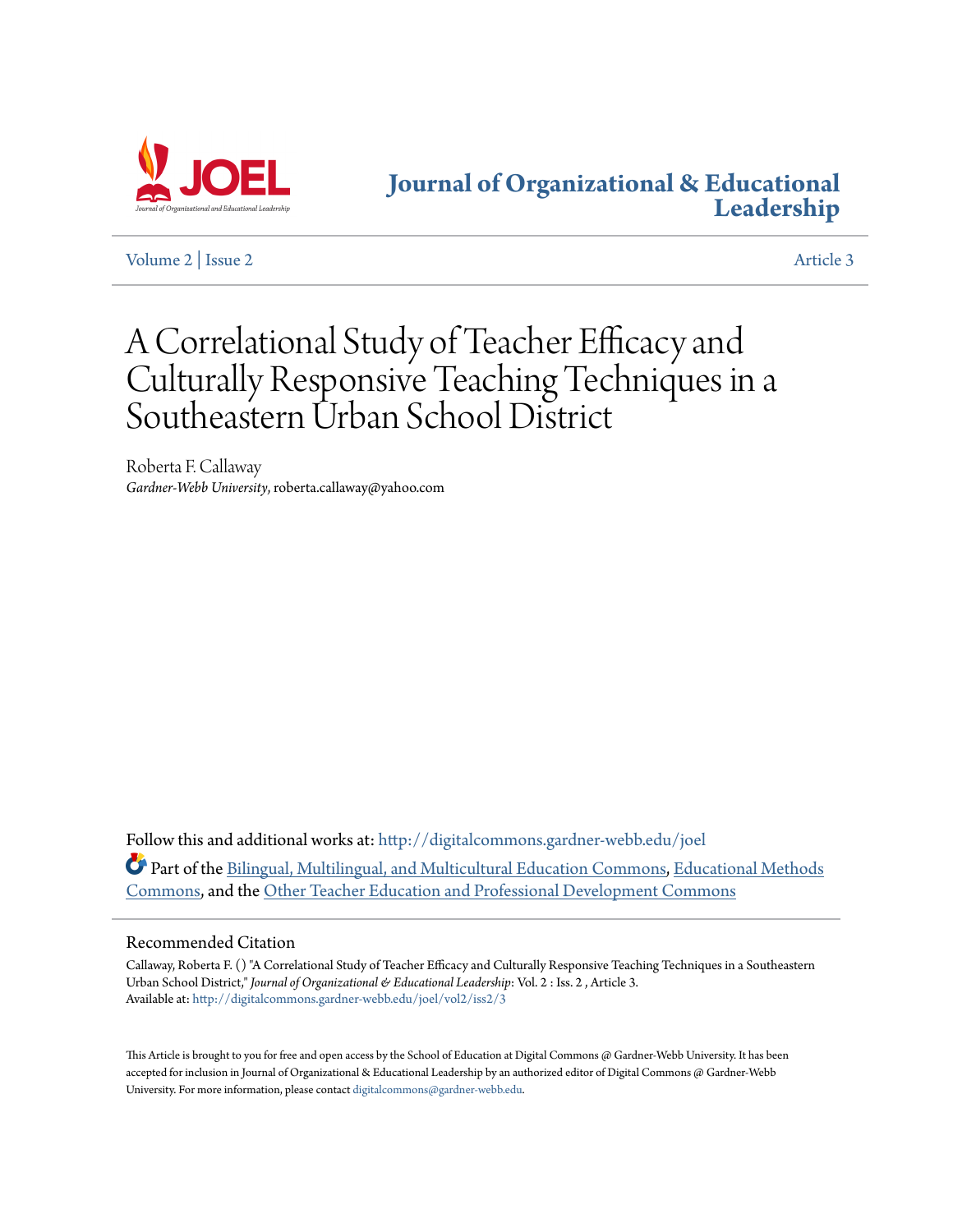#### **CONTEXT**

This study was conducted in the fall of 2015 in a large, urban school district located in the mid-Atlantic region of the United States. There are 33 elementary schools, one kindergarten through eighth grade school, eight middle schools, and five high schools in the district; three of the five high schools in the district participated.

The district was the focus of national attention in the late 1950s for spearheading racial desegregation of its schools; the district garnered national attention again in 1986 when a judicial ruling allowed them to end busing and achieve racial balance in its schools. Mandatory busing for the purpose of desegregation in the district began in 1971. Within the first weeks of busing, 8,000 students left the district (most of whom were Caucasian). In 1983, the school board voted to end cross-town busing of elementary students. Their decision was upheld in 1986 when the U.S. Supreme Court refused to review the lower court decision. A community oversight committee was established to oversee equality among schools in the district, but it disbanded itself in

1991. Currently, the school district has a population of 238,832; it enrolls a racially and economically diverse population of approximately 32,000 total students supported by a staff of more than 4,600 employees.

Students classified as economically disadvantaged make up nearly 67% of the district's student body; African-American students are a majority of the district's economically disadvantaged population of students. Nationally and across the state, students who are economically disadvantaged tend to have lower performance on EOC tests due to a variety of factors that influence readiness to learn; this district follows the same trend. District-wide, students who are not economically disadvantaged tend to exceed state standards on EOC tests. The primary objective of this study was to examine how teacher efficacy impacts culturally responsive teaching techniques (CRTTs), instructional strategies, student engagement, and classroom management. In addition, personal teacher efficacy (PTE) and general teacher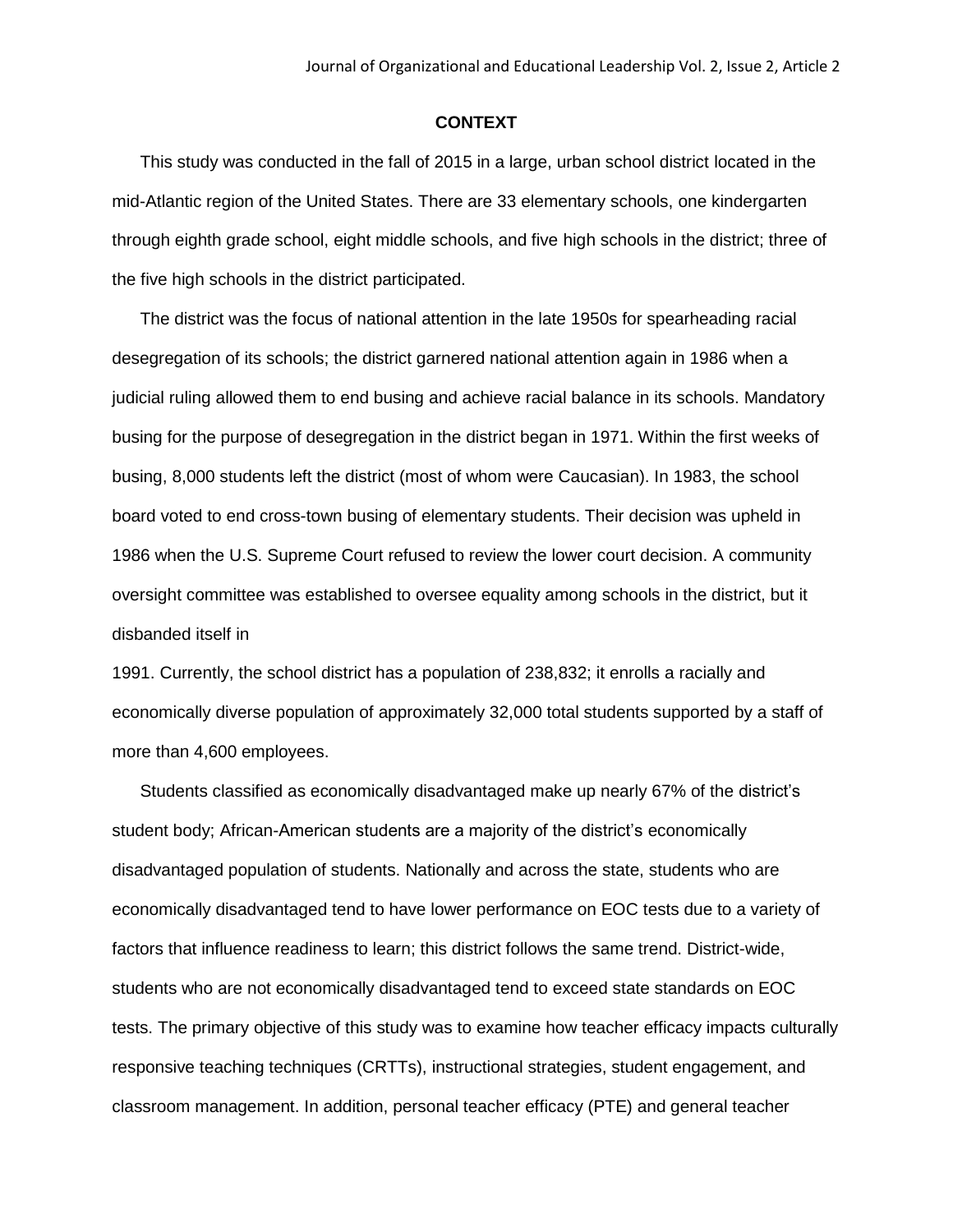efficacy (GTE) of high school teachers in three of the five district high schools was examined.

This study sought to address four research questions:

- 1. What is the PTE and GTE of high school teachers as measured by the Teacher Efficacy Scale (TES)?
- 2. What is the relationship between teacher efficacy and CRTTs as measured by the TES and the CRTT Scale?
- 3. What is the relationship between teacher efficacy and student engagement in high school classrooms as measured by the Teacher Sense of Efficacy Scale (TSES), CRTT Scale, and TES?
- 4. What is the relationship between teacher efficacy, CRTTs, instructional strategies, student engagement, and classroom management as measured by the TES, TSES, and CRTT Scale?

## **RELATED LITERATURE**

Prior research has identified important relationships between teacher efficacy and a teacher's ability to take into account students' prior experiences, community settings, cultural backgrounds, and ethnic identities (Banks, 2010; Edwards, 2014; Gay, 2010; Glickman et al., 2014; Sanacore, 2004). In addition to a strong sense of teacher efficacy, a teacher should also have confidence in his/her ability to create a dynamic, culturally complex learning environment (Paris & Ball, 2009; Villegas & Lucas, 2002).

## **Teacher Efficacy**

Personal and general efficacy were examined separately in an effort to better understand the efficacy levels of the teachers in the study. Previous research has shown that teachers with a strong sense of efficacy are more persistent and resilient when things do not go smoothly, tend to set attainable goals for students, are less afraid of student conflict, and are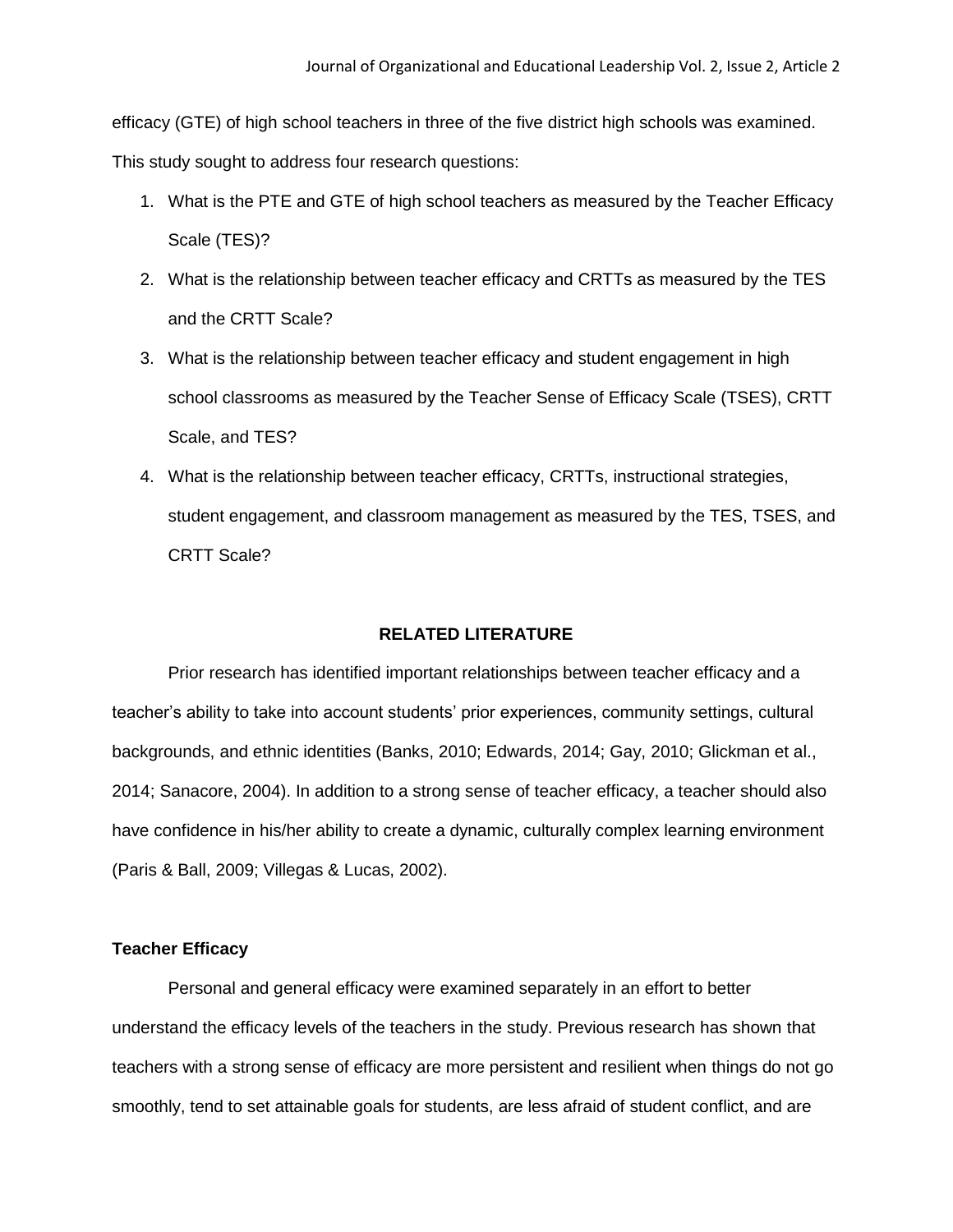more likely to take greater intellectual and interpersonal risks in the classroom (Moseley & Utley, 2006; Protheroe, 2008; Silverman & Davis, 2009; Vesely et al., 2013).

## **Cultural Teaching**

Teachers possess lifelong experiences that result in beliefs and perceptions which influence their teaching efficacy (Gallavan, 2007). Previous research has found a connection between teachers' sense of efficacy, culturally responsive pedagogy, and student achievement (Oyerinde 2008; Tschannen-Moran & Woolfolk Hoy, 2001; Tucker et al., 2005). No significant relationship was found to exist between GTE and culturally responsive teaching in this study; however, a positive statistically significant relationship was discovered between culturally responsive teaching and PTE. A teacher who has a strong sense of cultural efficacy has confidence in his/her ability to assist all students in the process of generating meaning in response to new ideas and experiences they encounter in the classroom (Edwards, 2014; Ladson-Billings, 2009; Villegas & Lucas, 2002).

## **Student Engagement**

Because cultural teaching was identified as a subscale of teacher efficacy during principle components analysis (PCA) in this study, the construct was combined with GTE and PTE and then analyzed to determine the relationship between teacher efficacy, cultural teaching, and student engagement. Positive, statistically significant relationships were discovered between teacher efficacy (personal and general), cultural teaching, and student engagement. Research confirms student engagement improves when teachers are confident in their ability to include relevant, personalized, culturally connected learning experiences into their classroom instruction (Edwards, 2014; Gay, 2010; Ladson-Billings, 2009; Oyerinde, 2008).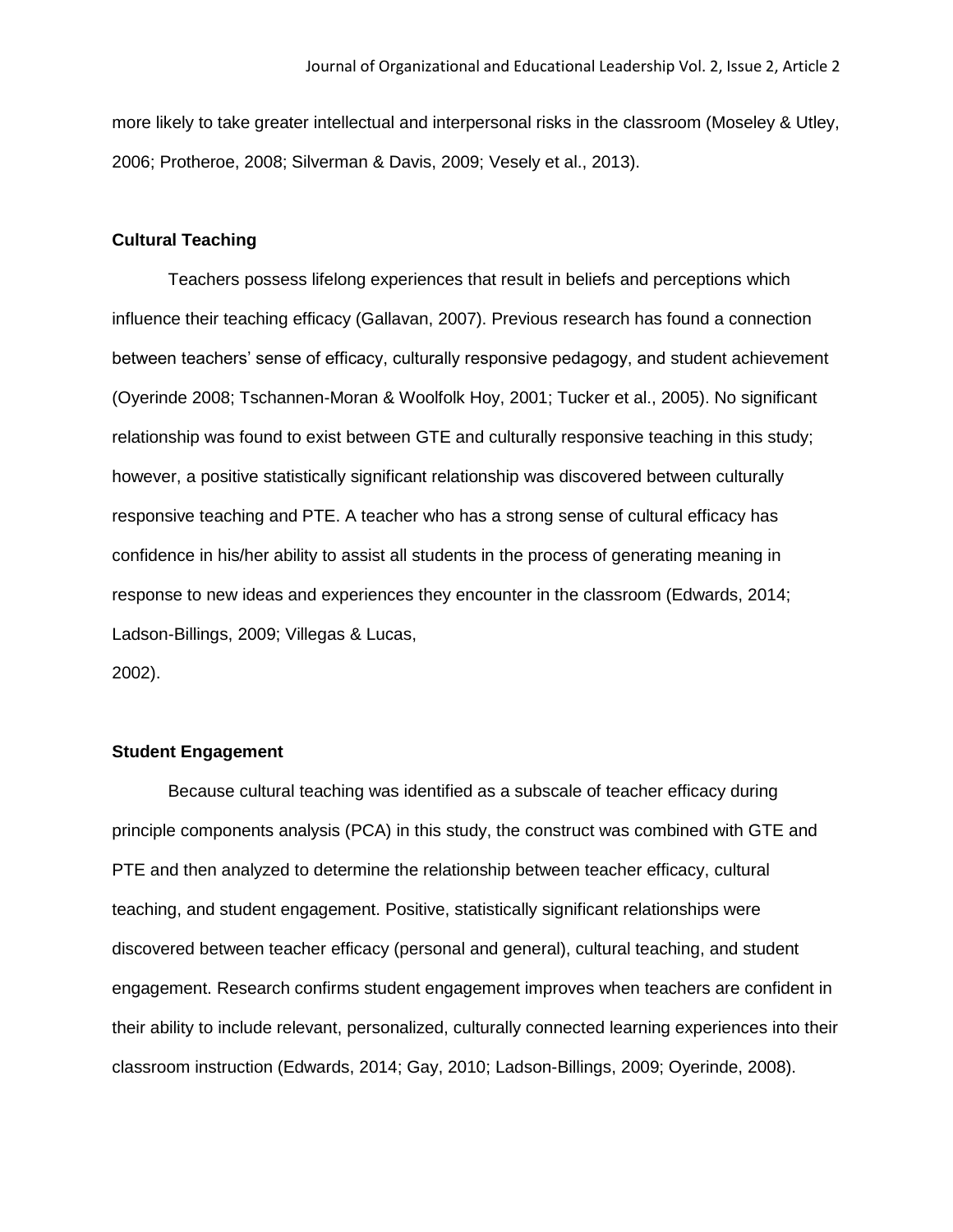## **Instructional Strategies and Classroom Management**

Statistically significant relationships were discovered between PTE and each of the four remaining constructs (cultural teaching, instructional strategies, student engagement, and classroom management). Numerous studies suggest a relationship between elevated levels of personal efficacy and the use of instructional strategies that are relevant and intellectually rigorous for students (Moseley & Utley, 2006; Oyerinde, 2008; Protheroe, 2008; Vesely et al., 2013). When students are given opportunities to explore topics of interest to them, they engage more readily in classroom activities; the classroom then becomes a self-managing, culturally complex, dynamic learning community (Gay, 2010; Ladson-Billings, 2009; Paris & Ball, 2009).

A positive, slight to moderate, statistically significant relationship was also found to exist between classroom management, GTE, PTE, instructional strategies, and student engagement; a slight relationship was found between classroom management and cultural teaching, but it was not significant. Instructional strategies and student engagement exhibited the strongest relationships with classroom management.

According to research, the goal of classroom management is to create an environment in which teachers provide all students with equitable opportunities for learning (Weinstein et al., 2003). The most effective way to accomplish that goal is to use relevant, personalized, collaborative, and connected strategies that provide engagement opportunities for all students (Edwards, 2014). The positive, moderate, statistically significant relationship between classroom management and instructional strategies demonstrates teachers' beliefs in their abilities to use strategies that create equitable learning opportunities for their students.

Moderate statistically significant relationships were discovered to exist between instructional strategies, GTE, PTE, cultural teaching, and student engagement. In order to ensure that students engage intently in their learning, teachers should consider student culture, motivation, enjoyment, and curiosity when planning classroom activities (Ladson-Billings, 2009; Loveless, 2015; Richards, Brown, & Ford, 2007). According to Ladson-Billings (2000), when teachers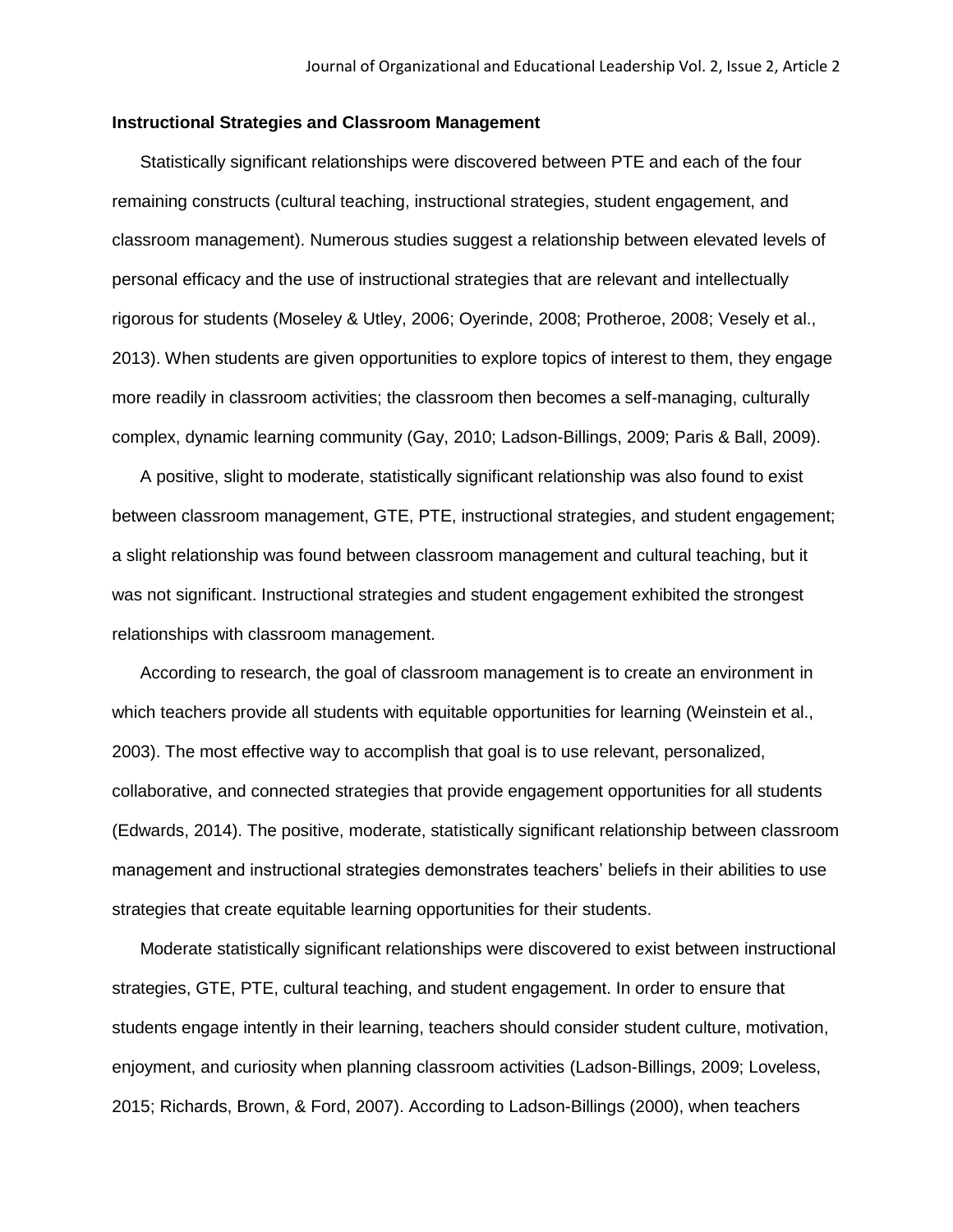combine high efficacy levels with the use of effective, culturally sensitive instructional strategies, student engagement increases dramatically.

## **METHODS**

## **Participants**

Participants for this study (n=69) consisted of high school teachers at three of the five high schools in the same Southeastern urban school district. The schools were selected based on convenience and availability.

## **Instruments**

This study used surveys to investigate the relationship between teacher efficacy, culturally relevant teaching techniques, classroom management, student engagement, and instructional strategies.

The Teacher Sense of Efficacy Scale (TSES) developed and validated by Tschannen-Moran and Woolfolk Hoy (2001) was used to measure three dimensions of efficacy: instructional strategies, student engagement, and classroom management. Tschannen-Moran and Woolfolk Hoy (2001) believed those three dimensions "represent the richness of teachers' work lives and the requirements of good teaching" (p. 801). The instrument has a unified and stable factor structure and assesses a broad range of teacher capabilities without being specific enough to render it useless for comparisons across contexts, levels, and subjects (Tschannen-Moran & Woolfolk Hoy, 2001). The reliability for Tschannen-Moran and Woolfolk Hoy's 24-item TSES is 0.94, indicating that

it is a very reliable measure of teacher efficacy.

Woolfolk and Hoy's (1990) Teacher Efficacy Scale (TES), based on Gibson and Dembo's (1984) original Teacher Efficacy Scale, was used to measure personal teacher efficacy (PTE)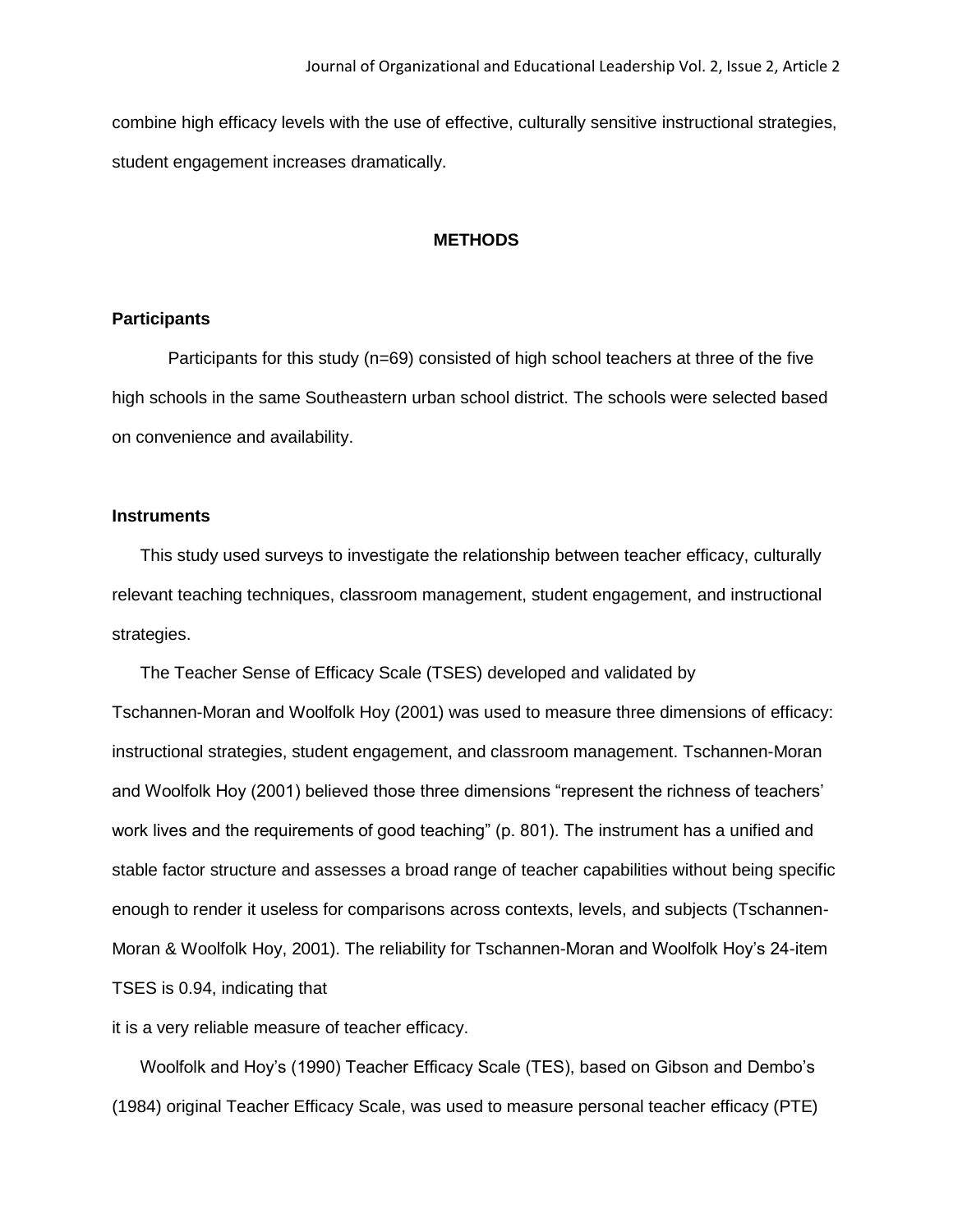and general teacher efficacy (GTE). The original Gibson and Dembo 30-item scale has a 0.78 for the first factor, PTE, and 0.75 for the second factor, GTE, which shows a reasonable measure of reliability for PTE and GTE. The Woolfolk and Hoy (1990) 22-item scale used in this study has a 0.82 for the first factor, PTE, (a good measure of reliability) and 0.74 (a reasonable measure of reliability) for the second

## factor, GTE.

Culturally responsive teaching was measured using the Culturally Responsive Teaching Techniques Scale (CRTTS) developed by Oyerinde in 2008. The CRTT Scale was developed to address gaps in existing teacher efficacy instruments; "specifically, none of the instruments take into account the culturally responsive teaching techniques dimension of teacher efficacy" (p. 54). The CRTT Scale measured the extent to which teachers are incorporating Culturally Responsive Teaching Techniques (CRTTs) into their pedagogy. The alpha for Oyerinde's CRTT Scale is 0.754, which is a reasonable measure of reliability for this instrument. The TSES and CRTT Scale were combined in this study to provide more information concerning teacher efficacy. To establish validity, Oyerinde (2008) used a combination of confirmatory and exploratory factor Analysis on the combined scales; he used confirmatory factor analysis to confirm the inclusion of CRTTs with teacher efficacy. He used exploratory factor analysis to explore the possibility of discovering a new factor not currently measured in the TSES.

#### **Data Collection**

Data collection consisted of the on-line and in-person completion of the TSES, TES, and CRTT Scale, which took approximately 10-15 minutes. Teachers were asked to respond to the TES survey using a Likert-type scale with responses of Strongly Disagree, Moderately Disagree, Disagree Slightly, Agree Slightly, Moderately Agree, and Strongly Agree. The TSES and CRTT Scale are also Likert-type scales; however, teachers were asked to respond by selecting one of the following for each item: Nothing, Very Little, Some, Quite a Bit, and a Great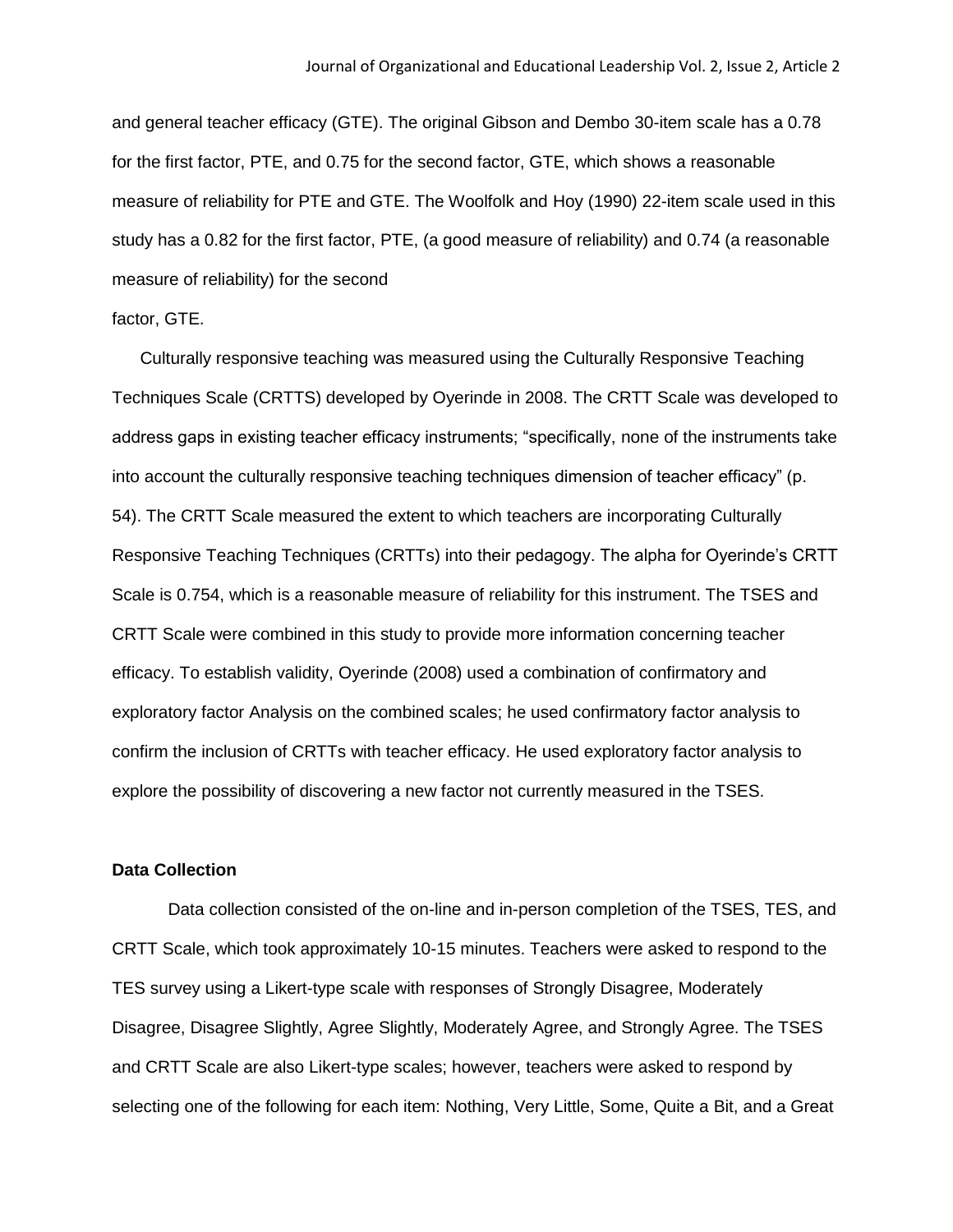Deal. The TSES and CRTT Scale were combined to assess efficacy for four factors of the teacher efficacy construct: classroom management, student engagement, CRTTs, and instructional strategies. Survey data were collected from 84 of the possible 320 participants in three high schools; 69 of those responses were valid.

## **Data Analysis**

Data analysis commenced with a report on the response rate from teachers. A convenience sample was used in this study because the respondents were "chosen based on their convenience and availability" (Creswell, 2014, p. 158). The findings from the data collected in this study were used for the purpose of elaborating on the otherwise undetected nuances, themes, and patterns of the teachers who participated in the study (Rea & Parker, 2014). Data from the CRTT Scale presented demographic information on teachers' gender, ethnicity, and teaching experience.

The TSES and CRTT Scale scores were calculated based on teacher responses to individual questions on each survey. For the TSES, there were 18 questions divided into three sections of questions for each of the three constructs: classroom management, instructional strategies, and student engagement. According to the scale, each of the questions had a Likerttype scale response and each response was assigned a numerical value range. *Nothing* was assigned one to two points; *Very Little*, three to four points; *Some Influence*, five to six points; *Quite a Bit,* seven to eight points; and *a Great Deal* was assigned nine points. There were three questions for the construct of cultural teaching; those questions also had a Likert-type scale which assigned a numerical value to responses. *Nothing* was assigned one point; *Very Little,*  two points; *some,* three points; *Quite a Bit,* four points; and *A Great Deal*, five points. Additionally, each of the four constructs were calculated separately and entered into SPSS under its respective category. Each teacher had a total calculated score for culturally responsive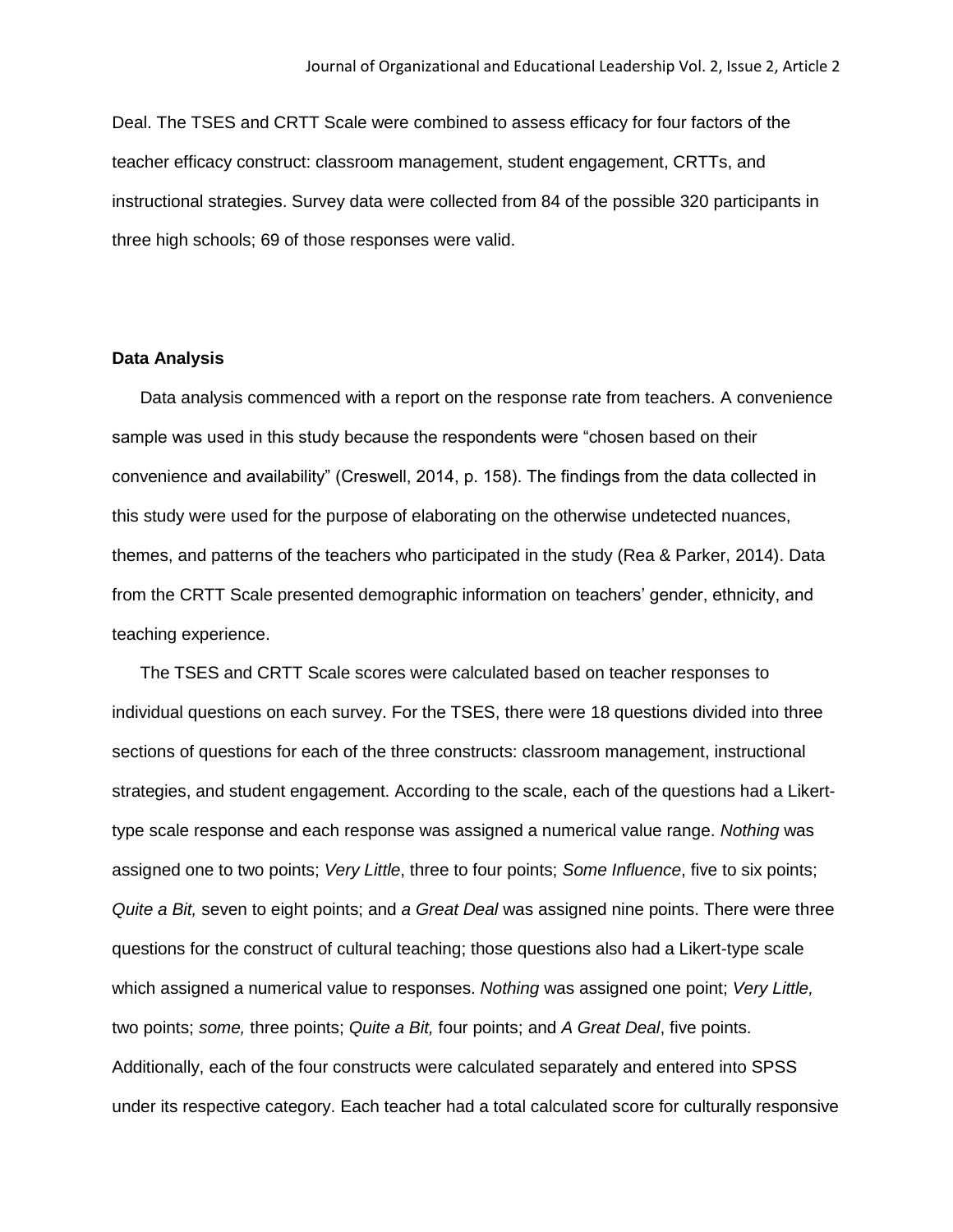teaching, classroom management, instructional strategies, and student engagement. Those scores were entered into SPSS under their respective categories and produced the overall and individual school mean, standard deviation, and number of cases for each construct from the combined TSES and CRTT Scale.

GTE and PTE were examined separately to determine overall and individual school levels for participants in the study. Personal efficacy items were reversed for analysis in this study so that 6="Strongly Agree," thereby indicating very high PTE. For the purposes of analysis, the closer the mean score is to 6, the higher the level personal efficacy of respondents. General efficacy items were based on levels of disagreement with items on the scale. The general efficacy item scores do not require reversal to indicate a strong sense of efficacy with a high score; a strong sense of efficacy is indicated by the disagreement with the statements on the scale.

Using SPSS, correlational analysis was used to determine the strength and direction of relationships between GTE, PTE, CRTTs, Instructional strategies, Student engagement, and classroom management (Creswell, 2015). In addition, scatter plot graphs and correlation matrices were created for the TSES/CRTT and TES Scales.

#### **RESULTS**

In order to address the generalizability of the findings in this study, participant gender data were analyzed. There were 69 valid responses to the demographic portion of the surveys. Of the 69 total respondents, 75.8% were female and 24.2% were male; two respondents chose to skip this question on the survey. Overall district faculty gender distribution data were not available for comparison at the time of this study; however, the national percentage of female public school teachers is 76% (U.S. Department of Education, 2015). Table 1 shows the distribution of teachers by gender from each of the three high schools that participated in the study.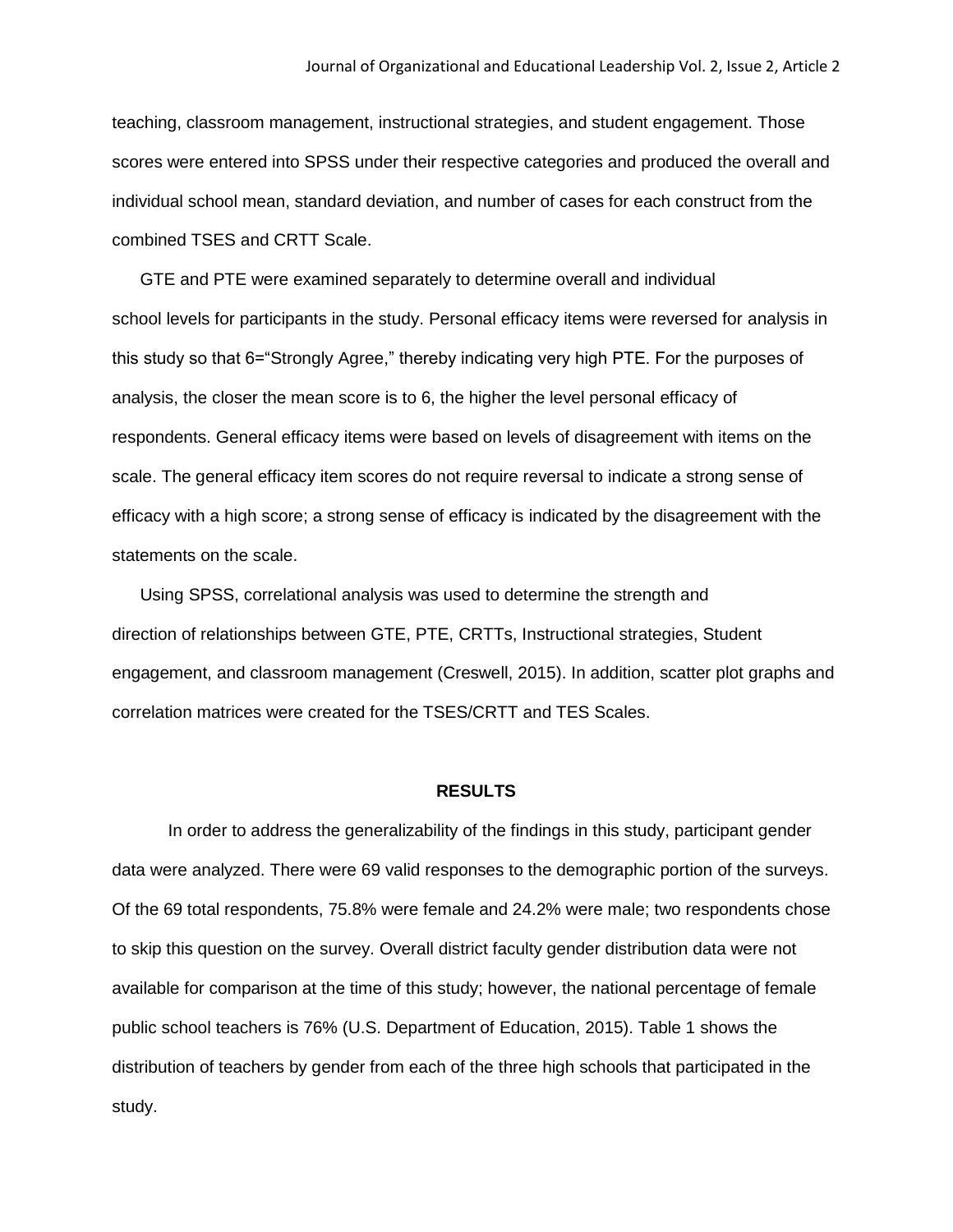#### Table 1

*Distribution of Teacher Participants in the three High Schools by Gender*

| Gender        |                  |                    |    |             |
|---------------|------------------|--------------------|----|-------------|
|               | Male % (Valid %) | Female % (Valid %) | N  | Missing (%) |
| Madison H.S.  | 26.1 (27.3)      | 69.6 (72.7)        | 21 | 1(4.3)      |
| Allinon H.S.  | 11.1(11.8)       | 83.3 (88.2)        | 17 | 1(5.6)      |
| Callahan H.S. | 25.0(25.0)       | 75.0 (75.0)        | 28 | 0           |
| Total         | 21.7(22.4)       | 75.4 (77.6)        | 67 | 2(2.9)      |

The total distribution of female participants (75.8%) mirrors the national average of female teachers in classrooms across the U.S. (76%).

In the context of this study, PTE relates to a teacher's feeling of confidence in their personal teaching abilities (Hoy, 2000). The scale used to measure this construct was Woolfolk and Hoy's (1990) TES, which scores personal efficacy based on levels of agreement with items on the scale. Personal efficacy items were reversed for analysis in this study so that 6="Strongly Agree," thereby indicating very high PTE. For the purposes of analysis, the closer the mean score is to 6, the higher the level personal efficacy of respondents. Table 2 contains the overall and individual school PTE mean scores.

#### Table 2

#### *PTE Scores Overall and by School*

|                           | Overall | Allinon H.S. | Madison H.S. | Callahan H.S. |
|---------------------------|---------|--------------|--------------|---------------|
| Mean                      | 4.57    | 4.35         | 4.69         | 4.61          |
| <b>Standard Deviation</b> | 1.089   | 1.153        | 1.003        | 1.073         |
| Range                     | 5       | 5            | 5            | 5             |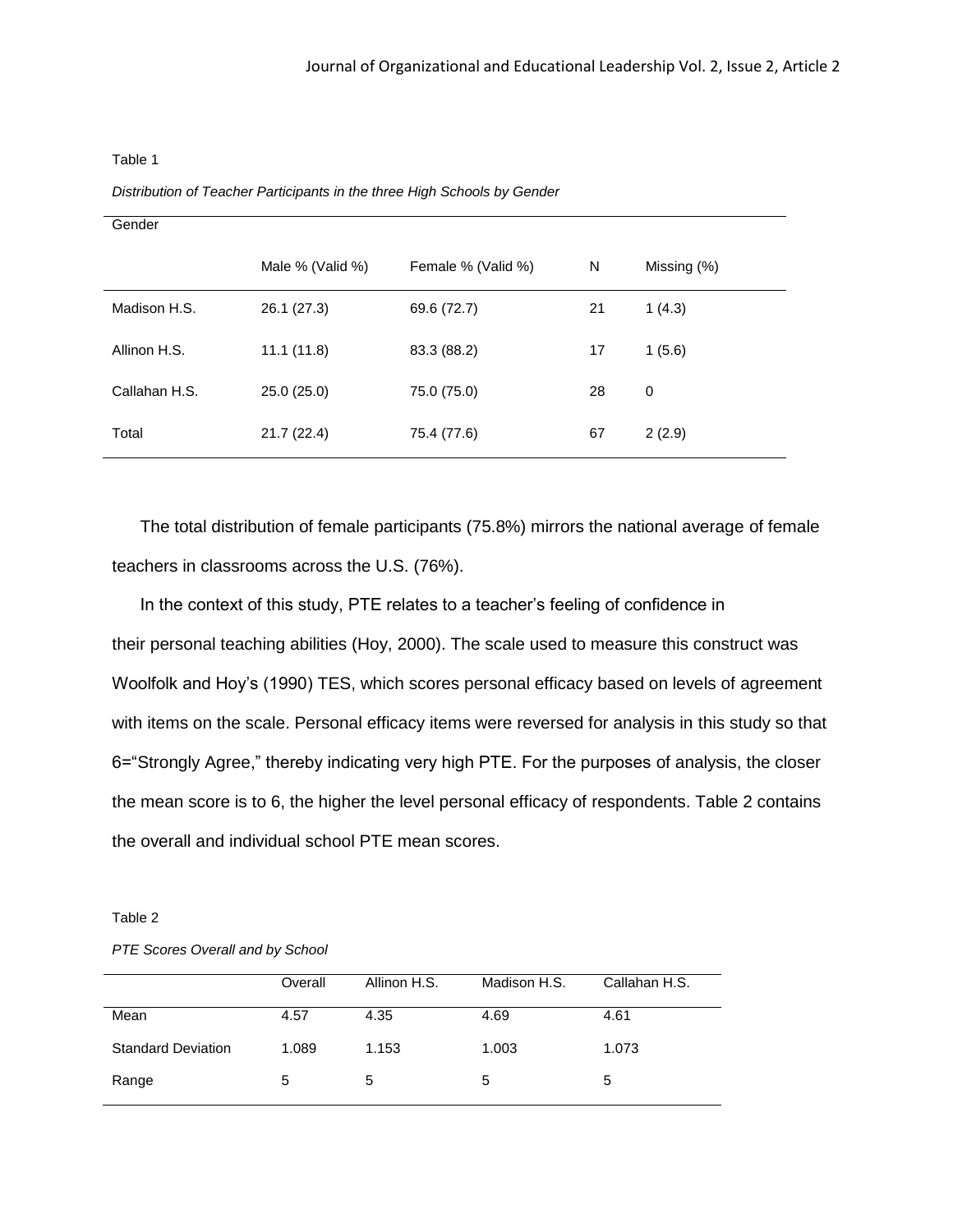The overall PTE mean score for all three high schools involved in the study was 4.57; the highest possible score was 6. All of the scores exhibited no less than 75% agreement with statements that are consistent with teachers who possess a strong sense of personal efficacy.

In this study, GTE relates to a teacher's general belief about the power of teaching to reach at-risk children (Hoy, 2000). Woolfolk and Hoy's (1990) TES was also employed to measure this construct. General efficacy items were based on levels of disagreement with items on the scale. The general efficacy item scores do not require reversal to indicate a strong sense of efficacy with a high score. For the purposes of analysis, the closer the mean score is to 6, the higher the level of GTE of respondents. Table 3 shows the overall and individual school GTE mean scores.

#### Table 3

#### *GTE Scores Overall and by School*

|                           | Overall | Allinon H.S. | Madison H.S. | Callahan H.S. |
|---------------------------|---------|--------------|--------------|---------------|
| Mean                      | 3.49    | 3.27         | 3.47         | 3.64          |
| <b>Standard Deviation</b> | 1.579   | 1.256        | 1.195        | 1.268         |
| Range                     | 5       | 5            | 5            | 5             |

The overall GTE mean score for the three high schools involved in the study was 3.86; the highest possible score was 6. The scores ranged from 54% to 61% disagreement, which indicates a slightly low sense of GTE. Because PTE and GTE are independent constructs, it is possible for a teacher to have confidence in his or her personal teaching ability while lacking faith in the general ability of teachers to reach at-risk children (Protheroe, 2008).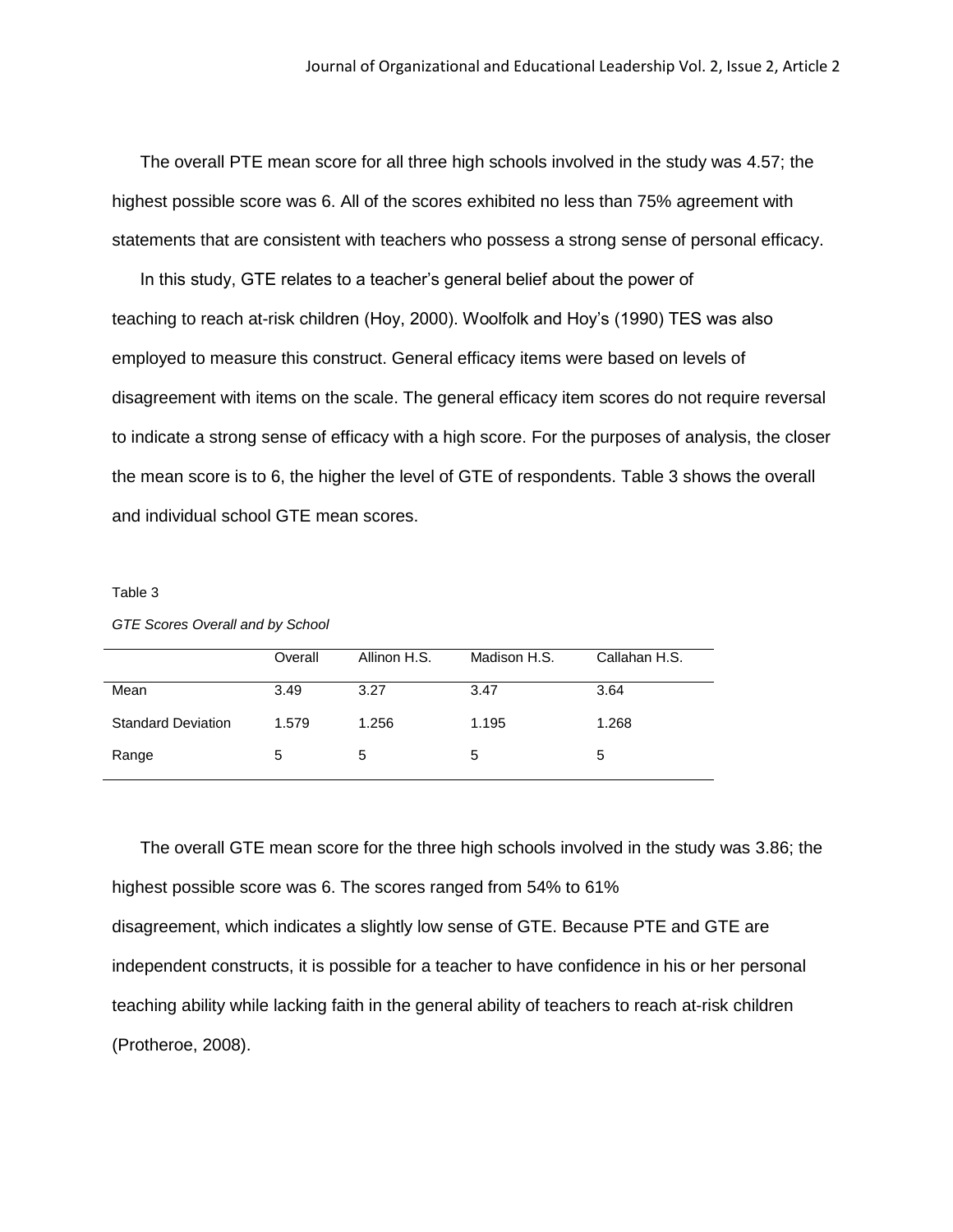Responses to the combined 29- item CRTT Scale and TSES were analyzed using Principal Component Analysis (PCA). During that analysis four independent dimensions of teacher efficacy were indicated: classroom management, instructional strategies, student engagement, and CRTTs. The PCA also included the TES; two independent dimensions of teacher efficacy were identified: *general* and *personal.* The final research question guiding this study examined the relationship between all of the variables. Table 4 contains the Spearman's correlation coefficient values (*r*s) for each of the six variables.

#### Table 4

*Spearman's Correlation GTE, PTE, CRTTs, Instructional Strategies, Student Engagement, and Classroom* 

*Management*

|                   | General  | Personal | Cultural | Instructional | Student     | Classroom  |
|-------------------|----------|----------|----------|---------------|-------------|------------|
|                   | Efficacy | Efficacy | Teaching | Strategies    | Engagement  | Management |
| General           | 1.00     | .152     | .119     | .235          | $.398**$    | $.367$ **  |
| Efficacy          |          |          |          |               |             |            |
| Personal          |          | 1.00     | $.266*$  | $.331**$      | $.373^{**}$ | $.311**$   |
| Efficacy          |          |          |          |               |             |            |
| Cultural          |          |          | 1.00     | $.368**$      | $.319^{**}$ | .214       |
| Teaching          |          |          |          |               |             |            |
| Instructional     |          |          |          | 1.00          | $.371$ **   | $.467**$   |
| <b>Strategies</b> |          |          |          |               |             |            |
| Student           |          |          |          |               | 1.00        | $.439**$   |
| Engagement        |          |          |          |               |             |            |
| Classroom         |          |          |          |               |             | 1.00       |
| Management        |          |          |          |               |             |            |

\*\*. Correlation is significant at the 0.01 level (2-tailed).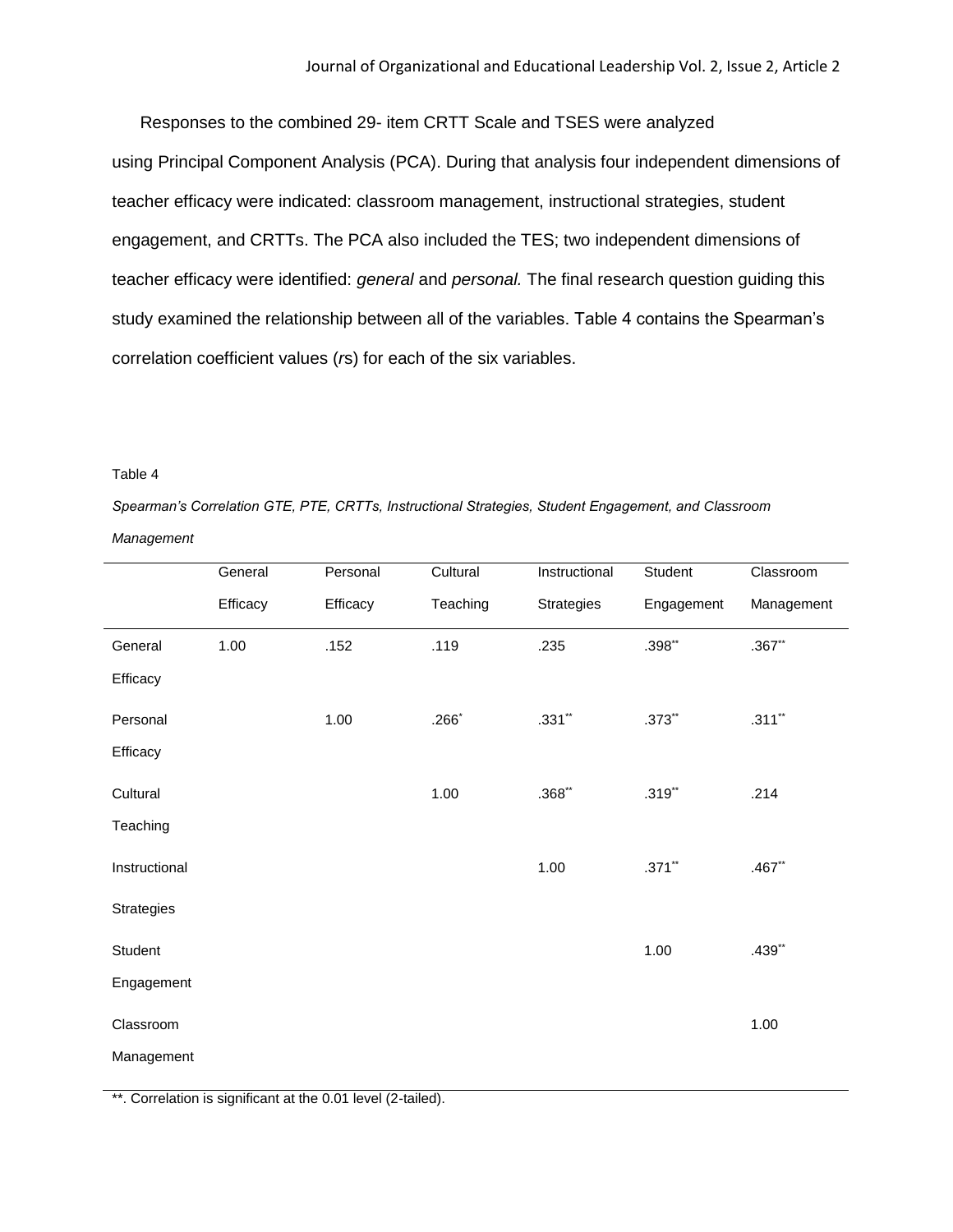\*. Correlation is significant at the 0.05 level (2-tailed).

Table 4 highlights several moderate, positive, statistically significant relationships:

- Instructional strategies and classroom management, *rs* (67)=. 467, *p*<. 01.
- Student engagement moderately correlates with classroom management, *rs* (67)=. 439, *p*<. 01.

Several other variables moderately correlated with one another. For example:

- General efficacy had a moderately statistically significant correlation with student engagement, *rs* (67)=. 398, *p*<. 01.
- Personal efficacy had a statistically significant correlation with student engagement; this correlation was moderate in strength, *rs* (67)=. 373, *p*<. 01.

Other moderate correlations that were statistically significant include:

- Instructional strategies and student engagement, *rs* (67)=. 371, *p*<. 01
- Cultural teaching and instructional strategies, *rs* (67)=. 368, *p*<. 01

There were a few correlations that were statistically significant, positive, and slight in strength; they included:

- Personal efficacy and instructional strategies, *rs* (67)=. 331, *p*<. 01
- Student engagement and cultural teaching, *rs* (67)=. 319, *p*<. 01
- PTE and classroom management, *rs* (67)=. 311, *p*<. 01

There was also a slight statistically significant correlation between personal efficacy and cultural teaching. Based on the findings, there is a slight to moderate statistically significant relationship between teacher efficacy, CRTTs, instructional strategies, student engagement, and classroom management.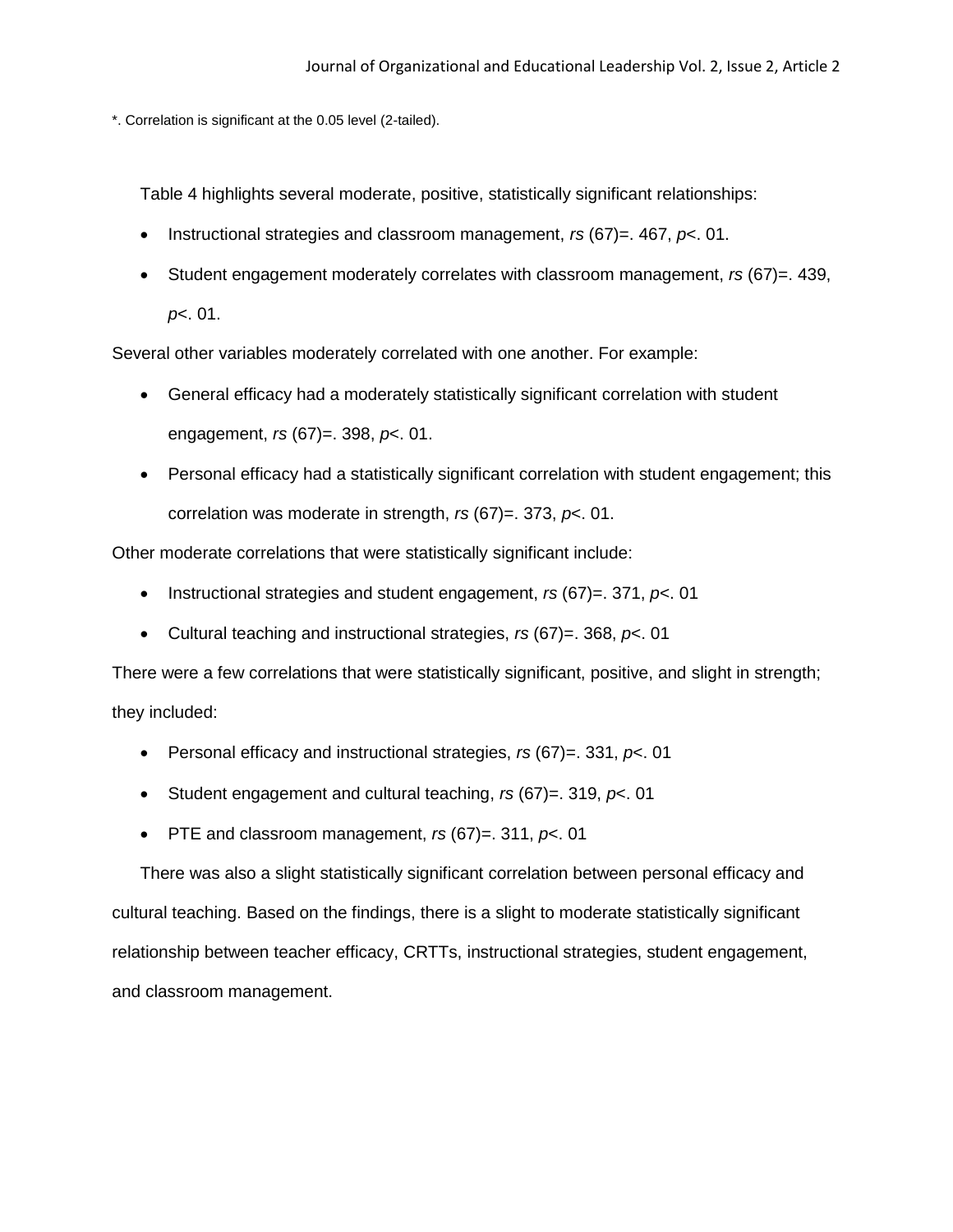#### **DISCUSSION**

## **Teacher Efficacy**

The TES analysis of teacher responses examined personal and general efficacy separately in an effort to better understand the efficacy levels of the teachers in the study. The first research question guiding this study investigated general (GTE) and personal (PTE) teacher efficacy levels of teachers in three high schools. In this study, the overall mean score for PTE was 4.57 of a possible 6. The score supports the statement that teachers who participated in the study appear to possess a strong sense of personal efficacy. Analyses of specific personal efficacy items also support the notion that participants were confident in their own abilities as teachers. For example, 94% of the 69 teachers who participated in the study felt they would be able to accurately assess whether an assignment was at the correct difficulty level if one of their students couldn't do a class assignment (Woolfolk & Hoy, 1990). The high level of agreement with

this survey item implies teacher willingness to set realistic, attainable goals for their students. It also indicates teachers' abilities to be persistent and flexible in setting learning goals for their students. A majority of teacher respondents (83%) expressed confidence in their ability to get through to most of their difficult-to-motivate students; the high agreement with this survey item shows that teachers are more likely to be resilient in the face of student conflict, and may take intellectual and interpersonal risks in the classroom to ensure that students' learning needs are met (Protheroe, 2008; Silverman & Davis, 2009). Research also confirms the idea that teachers who are confident in their ability to influence how well students learn often take personal responsibility for student achievement (Guskey, 1981; Tschannen-Moran & Woolfolk Hoy, 2001). Ninety-one percent of teacher participants in this study agreed that if a student were to master a new concept quickly, it might be because they knew the necessary steps in teaching the concept (Woolfolk & Hoy, 1990). The level of confidence and personal responsibility for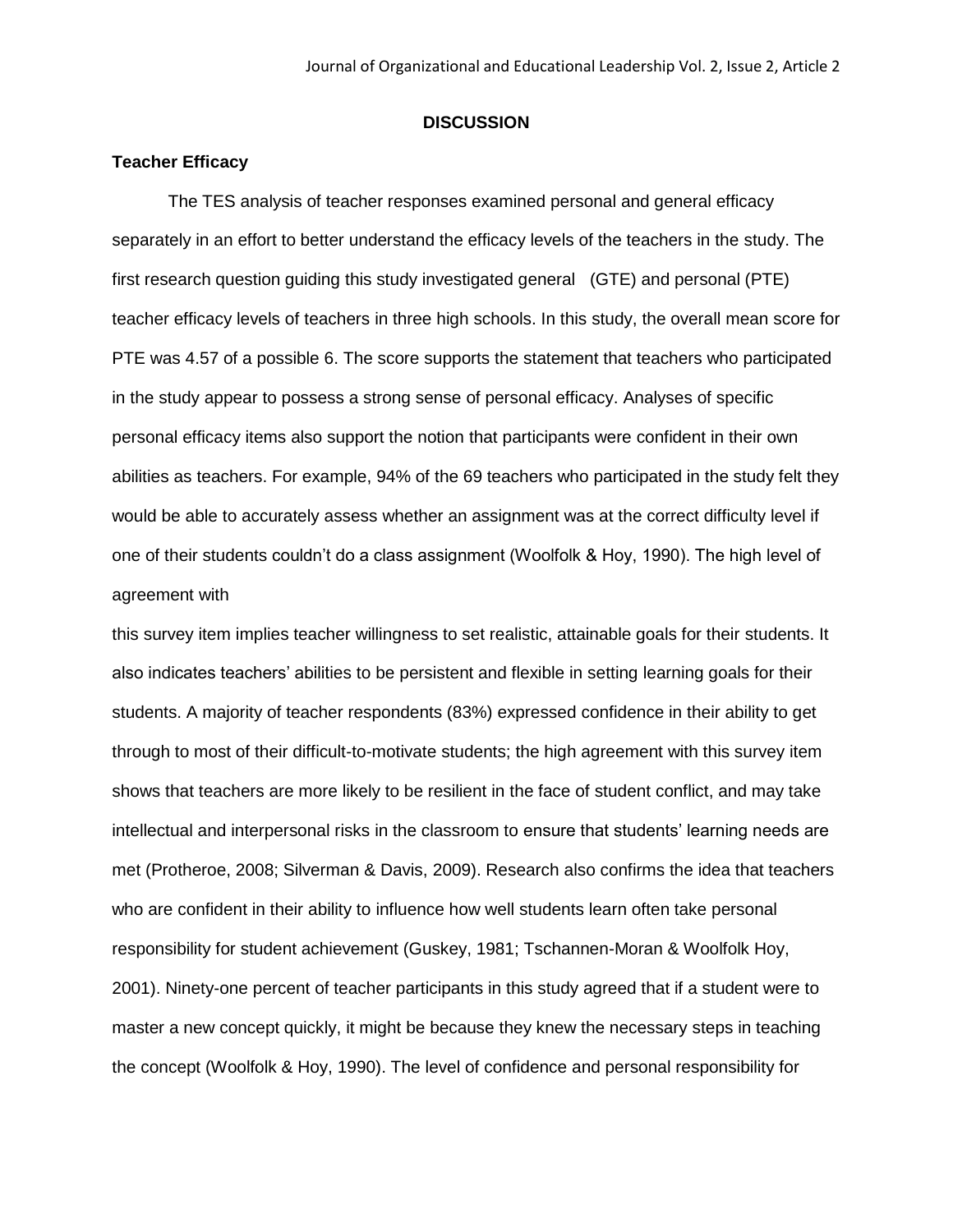student mastery support the assumption that a high level of PTE exists among the teachers in this study.

The overall general efficacy score of the teacher respondents was 3.49 out of a possible 6 (58%). The mean score implies a moderate to low level of general efficacy in the three high schools as measured by Woolfolk and Hoy's (1990) TES. Teacher responses to four particular items contributed to the overall general efficacy level; specifically, 83% of teachers felt they could do more for their students if parents would do more for their children (Woolfolk and Hoy, 1990). The high level of agreement with this item seems to indicate teachers' belief in the pivotal role parents play in a teacher's ability to support student achievement in school.

The second item, which resulted in 77% teacher agreement, addressed discipline at home. Teachers believed that students are not likely to accept any discipline if they are not disciplined at home (Woolfolk and Hoy, 1990). This supports the idea that teachers feel powerless when it comes to control of student learning outcomes (Rose & Medway, 1981). The next item represented 62% of teacher agreement; teachers agreed that a student's home environment has more of an influence on them than the hours spent in class (Woolfolk and Hoy, 1990). The higher level of agreement with this item shows teacher perception that outside influences play a greater part in student achievement than classroom activities. Teacher agreement was markedly lower (38%) with the item that addressed how much a teacher can do to affect student motivation and performance in school (Woolfolk and Hoy, 1990); the level of teacher agreement with this item shows that overall more than half of the teachers in the study believe school has as much influence on student performance and motivation as a child's home environment.

## **Cultural Teaching**

Teachers possess lifelong experiences that result in beliefs and perceptions, which influence their teaching efficacy (Gallavan, 2007). Previous research has found a connection between teachers' sense of efficacy, culturally responsive pedagogy, and student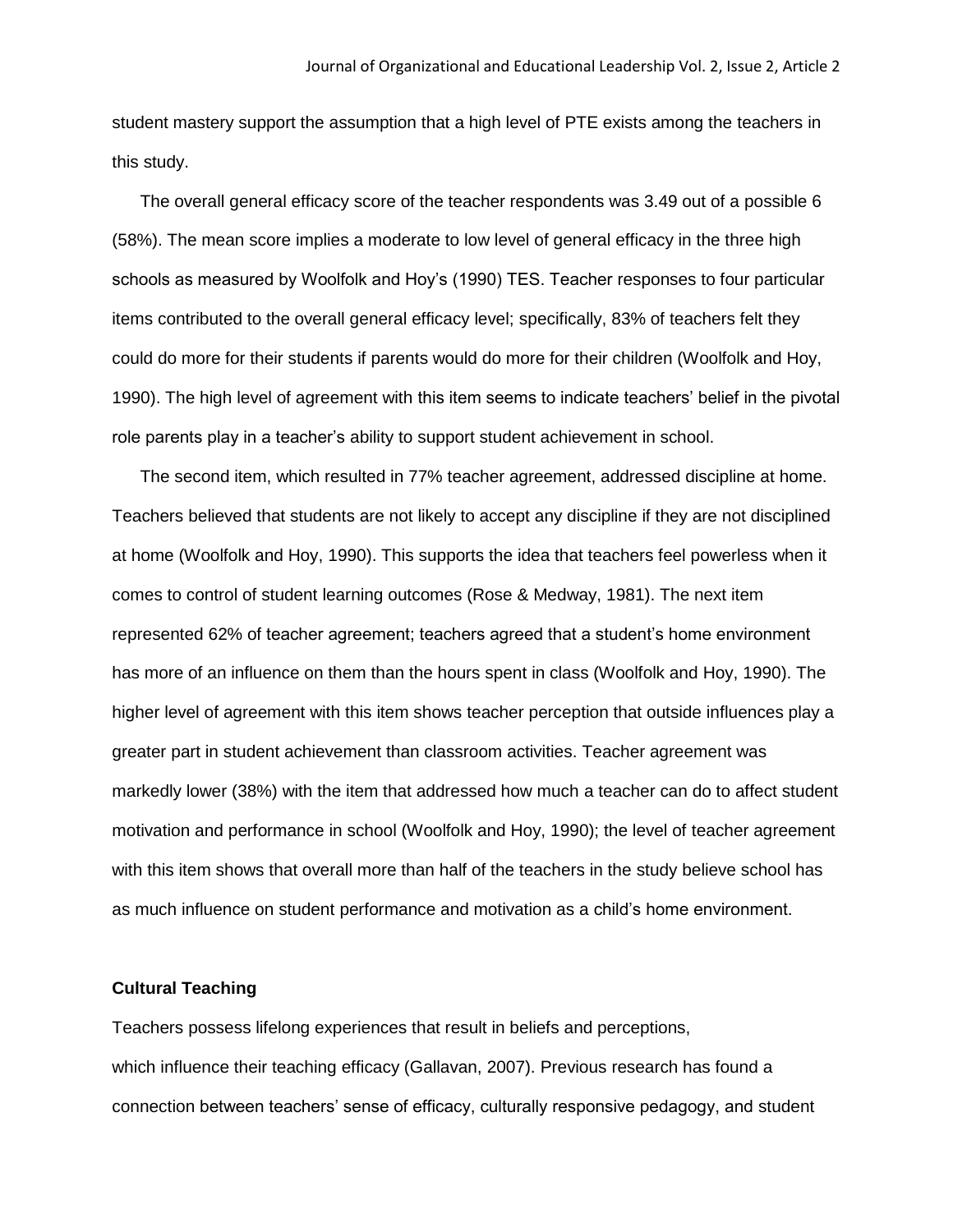achievement (Oyerinde 2008; Tschannen-Moran & Woolfolk Hoy, 2001; Tucker et al., 2005). Although no significant relationship was found to exist between GTE and culturally responsive teaching, data analysis uncovered a positive statistically significant relationship between culturally responsive teaching and PTE.

## **Student Engagement**

The third research question guiding this study explored the relationship between teacher efficacy and student engagement in high school classrooms. Because cultural teaching was identified as a subscale of teacher efficacy during PCA in this study, the construct was combined with GTE and PTE and then analyzed to determine the relationship between teacher efficacy, cultural teaching, and student engagement.

Positive, statistically significant relationships were discovered between teacher efficacy (personal and general), cultural teaching, and student engagement. Earlier analysis established a high level (76%) of PTE in addition to an equally high (79%) culturally responsive teaching level among participants in the study. Overall student engagement in the classrooms of these teachers is moderately high (70%). The high reported use of cultural teaching by the teacher participants in each of the schools appears to show that they understand and consider student culture. Cultural understanding and consideration encourages the development of teacherstudent relationships and improves the quality of teaching and learning (Elias, 2009; Gay, 2010; Glickman et al., 2014; Ladson-Billings, 2009).

Teachers need to believe they have the ability to engage students (Nadelson et al., 2012; Siwatu et al., 2011; Villegas & Lucas, 2002). The high level of personal efficacy discovered among the teachers in this study appears to confirm that these teachers believe in their ability to engage their students in [meaningful learning activities]. When the influence of the environment overwhelms teachers' abilities to have an impact on student learning, they are less likely to use multiple strategies to effectively engage students in the process of learning (Edwards, 2014;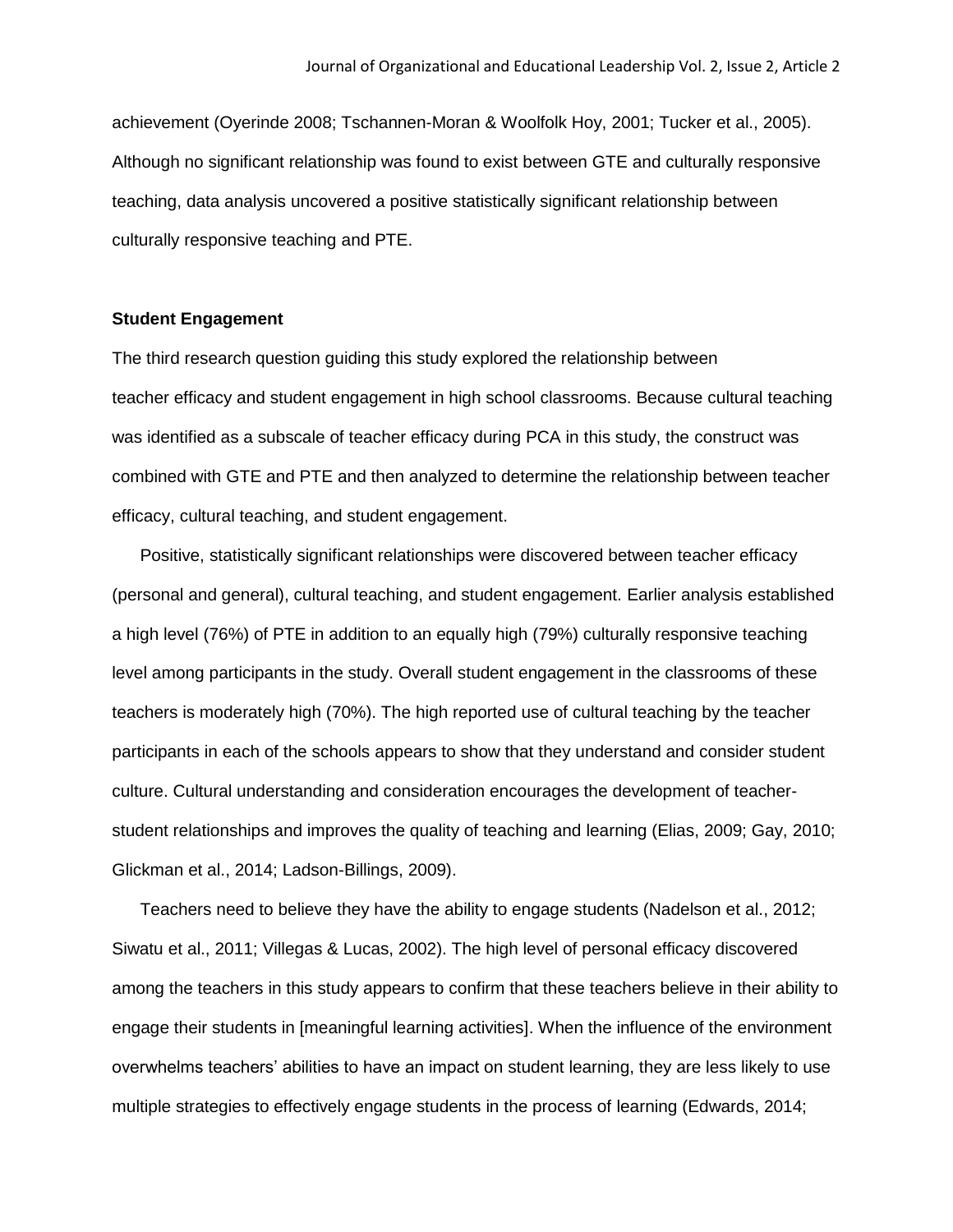Ladson-Billings, 2009; Villegas & Lucas, 2002). Teachers in this study were found to have a moderately low level of general efficacy; that finding could explain the overall reduced student engagement level recorded for the participants.

## **Instructional strategies and classroom management**

The final research question guiding this study examined the relationship between teacher efficacy, cultural teaching, instructional strategies, student engagement, and classroom management. Analysis revealed statistically significant relationships between PTE and each of the four remaining constructs (cultural teaching, instructional strategies, student engagement, and classroom management). Teachers in this study indicated confidence in their ability to get through to difficult students; they reported using a variety of strategies to reflect different cultures in their instruction. They believe that they have the ability to craft good questions which challenge even the most capable students and expressed the ability to exert the extra effort needed to clear confusion by

providing alternative explanations and examples for their students.

A positive, slight to moderate, statistically significant relationship was also found to exist between classroom management and GTE, PTE, instructional strategies, and student engagement; a slight relationship was found between classroom management and cultural teaching, but it was not significant. Instructional strategies and student engagement exhibited the strongest relationships with classroom management: *rs* (67)=.467, *p<*.01, and *rs* (67)=.439, *p*<.01. According to research, the goal of classroom management is to create an environment in which teachers provide all students with equitable opportunities for learning (Weinstein et al., 2003). The most effective way to accomplish that goal is to use relevant, personalized, collaborative, and connected strategies to engage students with instruction (Edwards, 2014). The positive, moderate, statistically significant relationship between classroom management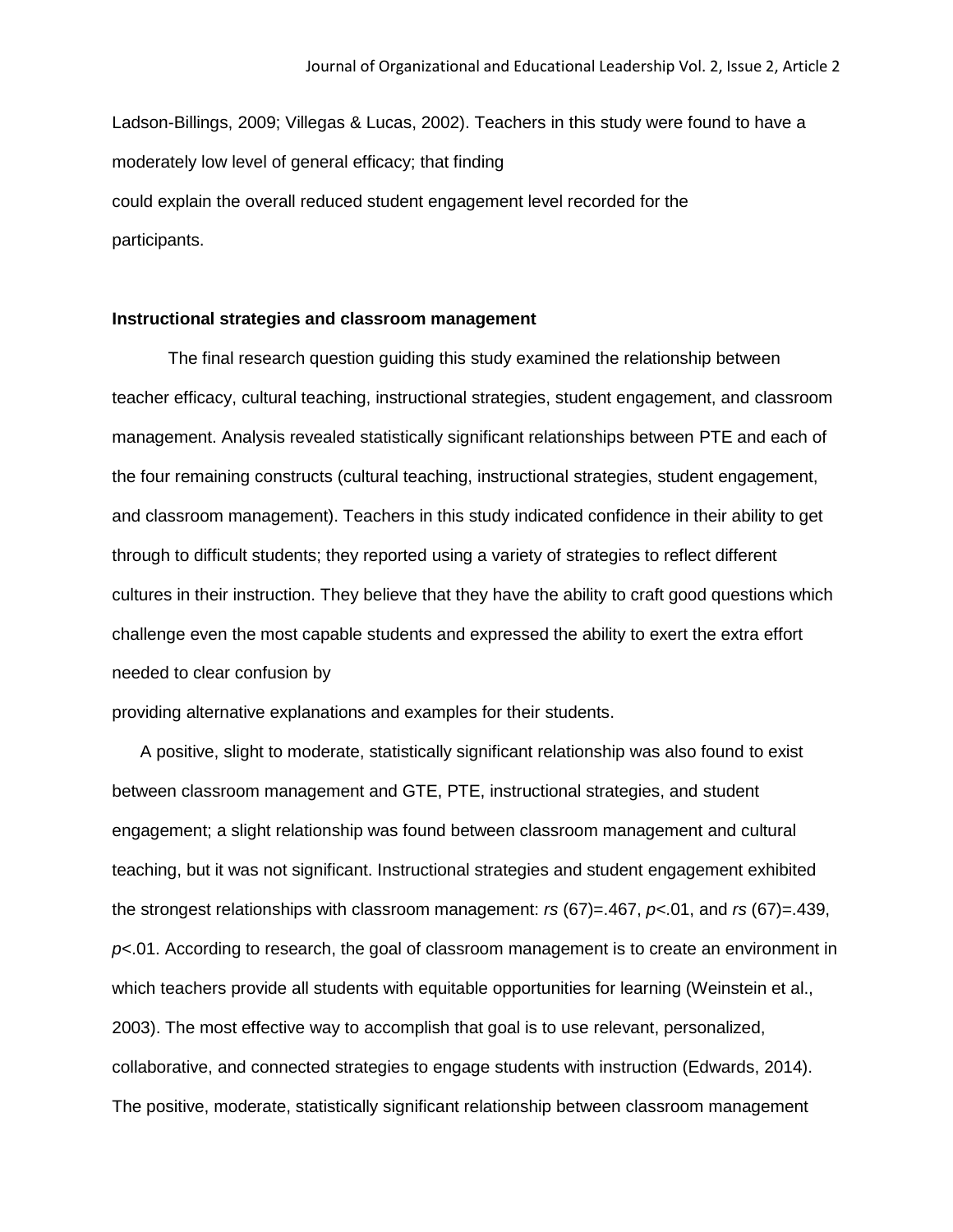and instructional strategies demonstrates teachers' beliefs in their abilities to use strategies that create equitable learning opportunities for their students.

Moderate statistically significant relationships were discovered to exist between instructional strategies, GTE, PTE, cultural teaching, and student engagement. According to Ladson-Billings (2000), when teachers combine high efficacy levels with the use of effective, culturally sensitive instructional strategies, student engagement increases dramatically. The results of the analysis confirm a high level of personal efficacy among the teachers in the study (76%), a high amount of culturally responsive strategies used in the classrooms of those teachers (79%), and a high level of student engagement in the classrooms of the participants (70%). The process of engaging students in the classroom involves elevated teacher efficacy and culturally sensitive instructional strategies; teachers are an important part of that process. In fact, Eury et al. (2011) cited teachers as the most critical "ingredient" in the maximization of student academic growth and achievement.

#### **Conclusions**

Teachers who participated in the study appear to possess a strong sense of personal efficacy and a moderately low sense of general efficacy. PTE and GTE are important parts of the intricate combination of qualities a teacher should possess in order to engage their students intellectually (Bandura, 1997; Gibson & Dembo, 1984; Protheroe, 2008; Silverman & Davis, 2009). Personal efficacy is a teacher's sense of personal responsibility in student learning (Gibson & Dembo, 1984; Moseley et al., 2014). Teachers in this study exhibited the abilities described as generally practiced by teachers who take personal responsibility for the level of student engagement which ultimately improves student achievement.

General efficacy concerns a teacher's belief about the general relationship between teaching and learning (Gibson & Dembo, 1984). Although teacher respondents expressed a general feeling that their students' home environments had a discernable impact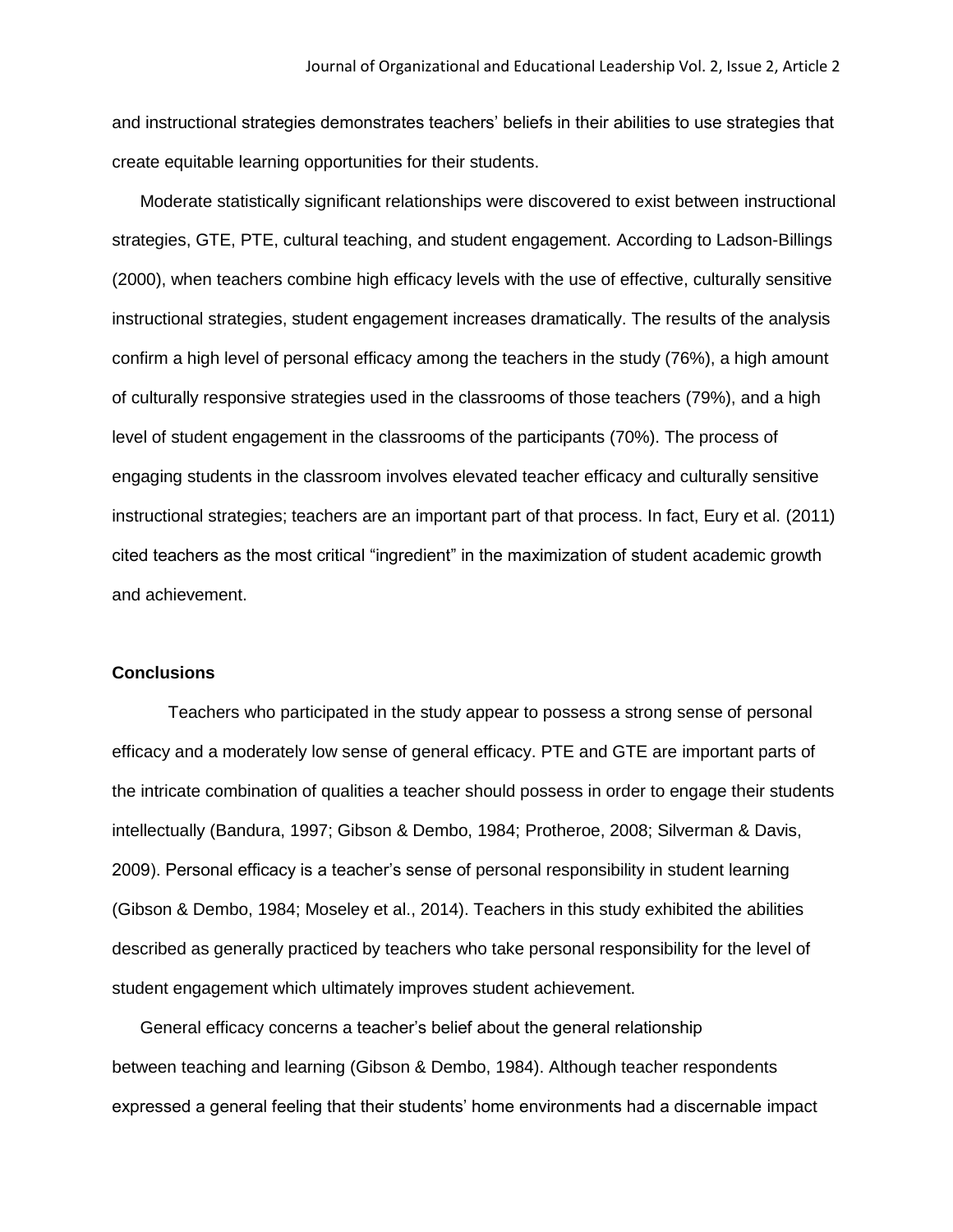on student engagement in the classroom, they also expressed a general belief that they could overcome some of those influences. Researchers have found that it is possible for a teacher to have confidence in his or her teaching ability yet feel as though outside influences have more of an impact on student learning than personal teaching abilities (Moseley et al., 2014; Protheroe, 2008; Tracz & Gibson, 1986; Woolfolk & Hoy, 1990). The teachers who participated in this study appear to fall into that category.

There was a positive statistically significant relationship found between culturally responsive teaching and PTE. In addition to the high level of personal efficacy exhibited by the teachers from each of the three high schools, all of the teachers expressed the ability to incorporate culturally sensitive strategies into their instruction. It is important for teachers to believe students from culturally diverse backgrounds want to learn (Gallavan, 2007). It is just as important to authentically and holistically use in-depth information from multiple viewpoints and perspectives about our interdependent, multicultural, international, and global society to assure student engagement and achievement in the classroom (Gallavan, 2007; Gay, 2010; Glickman et al., 2014; Ladson-Billings, 2009; Villegas & Lucas, 2002). Overall, teachers in the study felt very confident in their ability to use a variety of teaching strategies to meet the needs of their students. The student minority population within the classrooms of the teachers involved in the study ranged from 66% to 89%. The level of confidence among the teachers together with the percentage of minority students that they teach supports research that suggests when teachers possess elevated levels of personal efficacy, they are more likely to use culturally responsive teaching strategies in their classrooms (Moseley & Utley, 2006; Oyerinde, 2008; Protheroe, 2008; Vesely et al., 2013).

The relationship between PTE and GTE, cultural teaching, and student engagement was found to be positive and statistically significant. The teaching behaviors and instructional strategies used by a teacher can engage students and lead to improved academic achievement (Gay, 2010; Glickman et al., 2014; Oyerinde, 2008). Teachers with a strong sense of cultural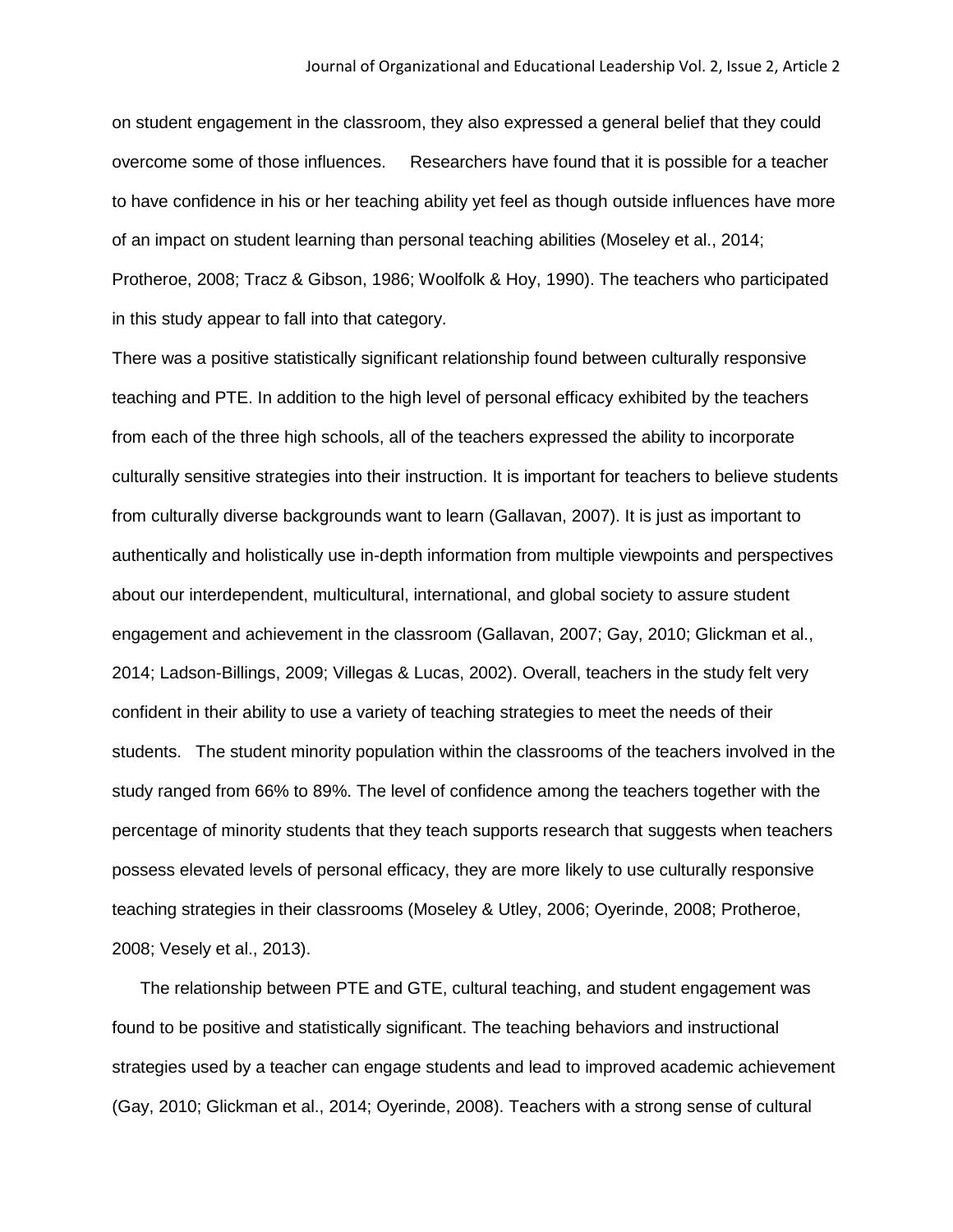teaching efficacy tend to make decisions that are in the best interest of their students. They give all students opportunities to explore topics that are relevant and interesting to them; the result is a classroom that represents a safe space for student risk taking and learning for teachers as well as students (Ball, 2009; Paris & Ball, 2009; Villegas & Lucas, 2002). Teacher participants expressed belief in their ability to craft questions for their at-risk or unmotivated students and provide alternate explanations when those students are confused. Research has shown when teachers possess the ability to adjust their plans of action to meet students' needs while simultaneously building on their strengths, students are more likely to engage in learning (Edwards, 2014; Glickman et al., 2014; Ladson-Billings, 2009; Villegas & Lucas, 2002).

Statistically significant relationships were uncovered between teacher efficacy, culturally responsive teaching, student engagement, instructional strategies, and classroom management. Teachers in the study indicated the belief that they possess the necessary skills to effectively identify the challenge level of tasks. They also indicated the ability to break down complex, challenging tasks into something more manageable for their students (Silverman & Davis, 2009). Teachers believe they have the ability to craft questions that reflect different cultures other than their own and provide alternate explanations when students are confused using cultural examples and materials. Students who are engaged in the classroom tend to push themselves to meet their teacher's expectations (Ladson-Billings, 2009; Villegas & Lucas, 2002); as a result, student engagement and achievement improve (Edwards, 2014).

Cultural teaching emerged as an unintended facet of teacher efficacy. The perceived ability to work with diverse students is related to teachers' racial attitudes (American Psychological Association, 2012; Soodak & Podell, 1994; Tucker et al., 2005). Most teachers tend to view their beliefs and perceptions as commonly assumed and shared ways of believing and acting (Gallavan, 2007). In order to enhance efficacy, teachers must ensure that they become proficient in valuing cultural diversity in the classroom by creating an unbiased climate to facilitate learning for diverse students (Gallavan, 2007; Gay, 2010; Kitsantas, 2012: Oyerinde,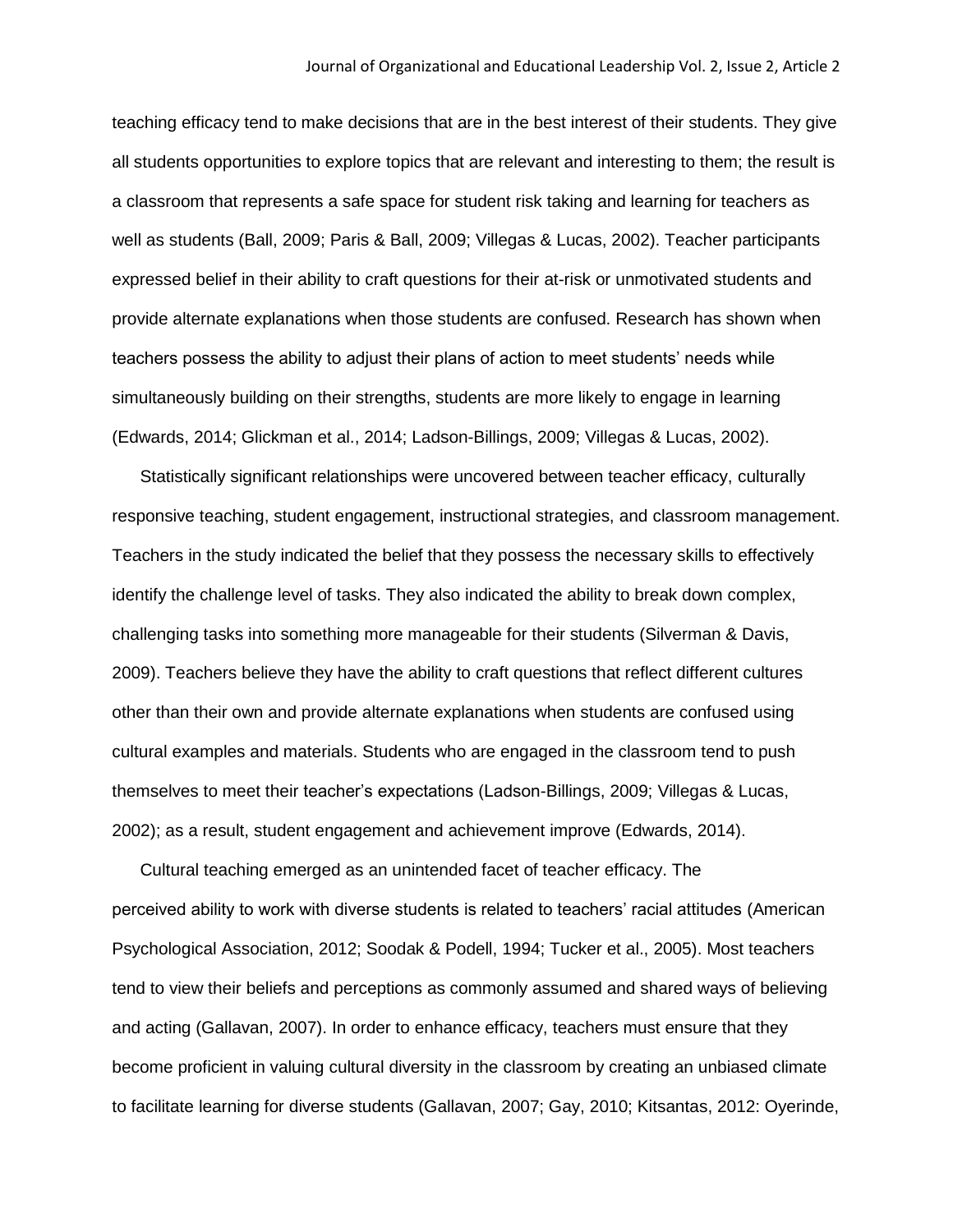2008; Tucker et al., 2005). When classroom instruction is delivered to students through their own cultural and experiential filters, academic achievement of ethnically-diverse students improves (Brown, 2007).

There is an overall moderately low belief by the teachers in the study in the ability to overcome outside influences when it comes to teaching students. Personal confidence in the ability to teach is generally high among this group. The overall high level of personal efficacy manifests itself in generally high uses of cultural teaching and instructional strategies, which appear to engage students in all of the schools studied. As a result, there are high levels of classroom management within each of the three schools involved in this study.

## **Limitations**

This study had several limitations that may have had a potential impact on the quality of findings pertaining to the relationship between teacher efficacy and CRTTs. The limitation that had the most potential impact on the findings was the selection process for the individuals in the study. Creswell (2014) recommended selecting "a *random sample,* in which each individual in the population has an equal probability of being selected" (p. 158). The sample used in this study was a nonprobability sample (or convenience sample) because the respondents were "chosen based on their convenience and availability" (Creswell, 2014, p. 158); as such, there was no certainty that the probability selection was equal among the potential participants. According to Laerd Statistics (2012), the failure to use a probability sampling technique significantly limits the ability to make broader generalizations from the sample to the population being studied.

Access to participants created another limitation in this study. The original study design planned for face-to-face data collection. Fowler (2014) stated that there are advantages to this type of data collection: high cooperation rates and the opportunity for the researcher to clarify questions and dig deeper when responses do not match one another. The face-to-face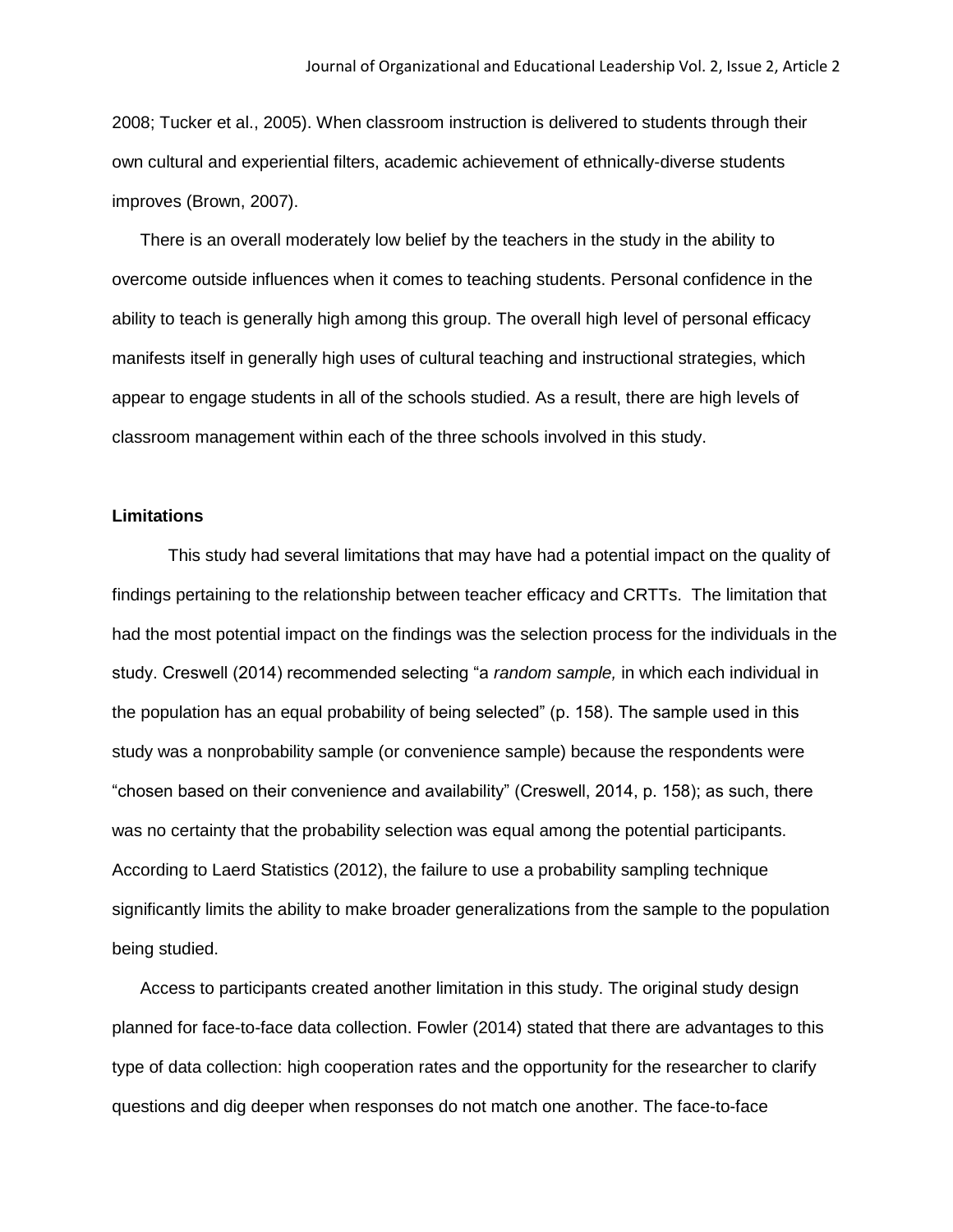response rate in this study was 55%. Eighty-four surveys were returned; 46 of those surveys were administered face-to-face and the remaining 38 online responses contained 15 surveys that could not be used due to a response rate of 6% or less. The TES, CRTT Scale, and TSES were used to collect data for this study. The three instruments were combined to form a 65 question instrument consisting of 58 survey questions and seven demographic questions.

Additional limitations to this study include the dependence on a limited number of survey questions to address the complex and varied constructs of teacher efficacy and CRTTs, and the reliance on teachers to read and honestly answer each of the 65 questions contained in the combined survey instrument. All of the data collected were self-reported. Fowler (2014) stated that answers collected from surveys can be "affected by factors other than the facts on which the answer should be based" (p. 12). Due to the length of the survey, it is possible teachers may not have taken the time to answer each question based on a true assessment of behaviors in the classroom. In this study, the researcher cannot verify the true beliefs and behaviors of the teachers participating in the study.

## **Recommendations for Further Study**

Researchers conducting studies in this area may examine whether teachers' race or teaching experiences have an influence on the use of culturally responsive pedagogy. A mixedmethod approach could be used to study the association between cultural teaching, student engagement, and student achievement. The exclusive use in this study of quantitative data to study the relationship between cultural teaching and student engagement gave a onedimensional aspect of the relationship; classroom observations could add a dimension to the results that is not possible when using survey data alone.

Future studies could also examine the role of culturally responsive school settings and the impact of administrative support on teachers' abilities to engage culturally diverse students in the classroom. In addition, cultural professional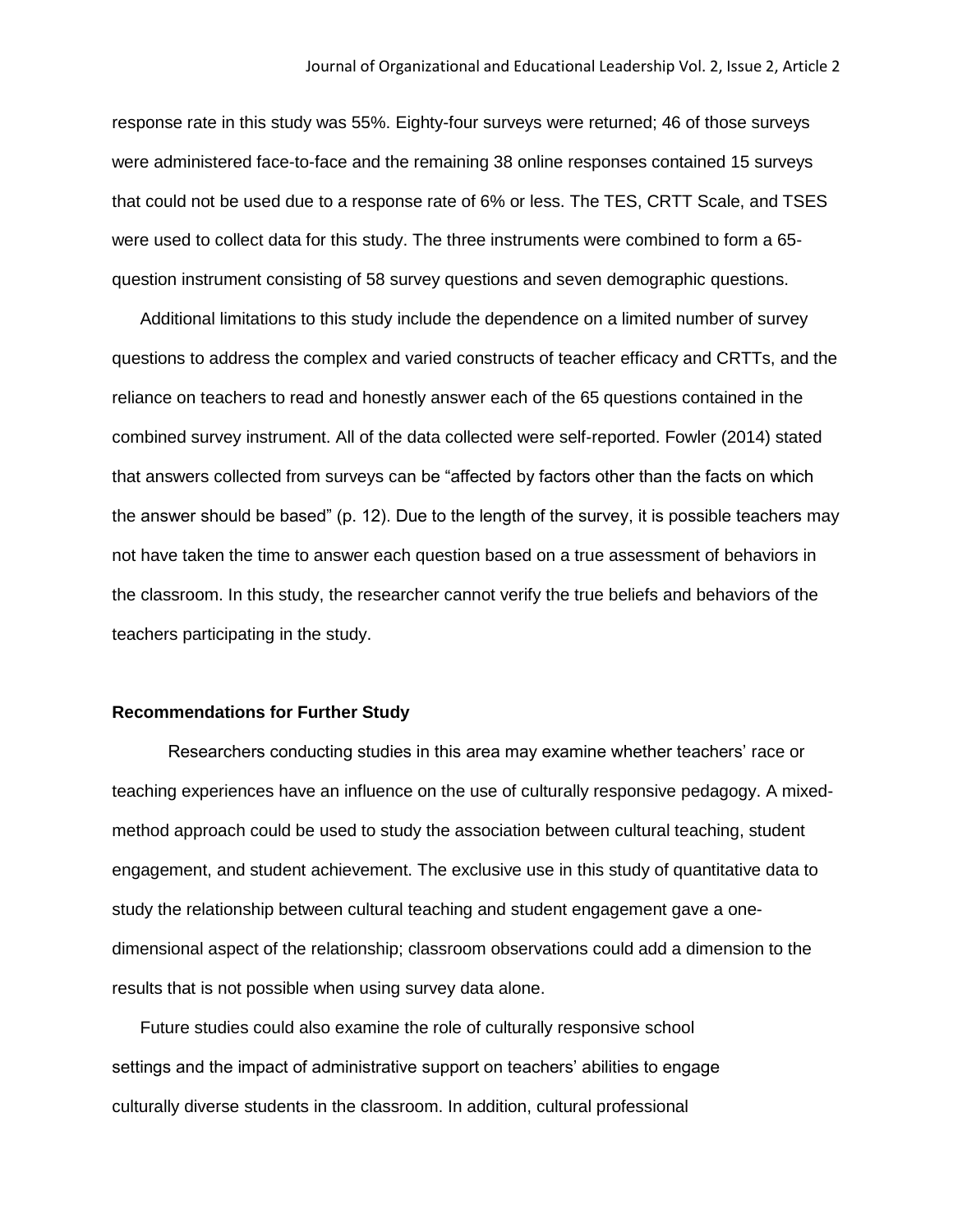development, mentoring, and support efforts could be examined to determine the effect on teachers' abilities to practice culturally responsive, differentiated instruction in the classroom.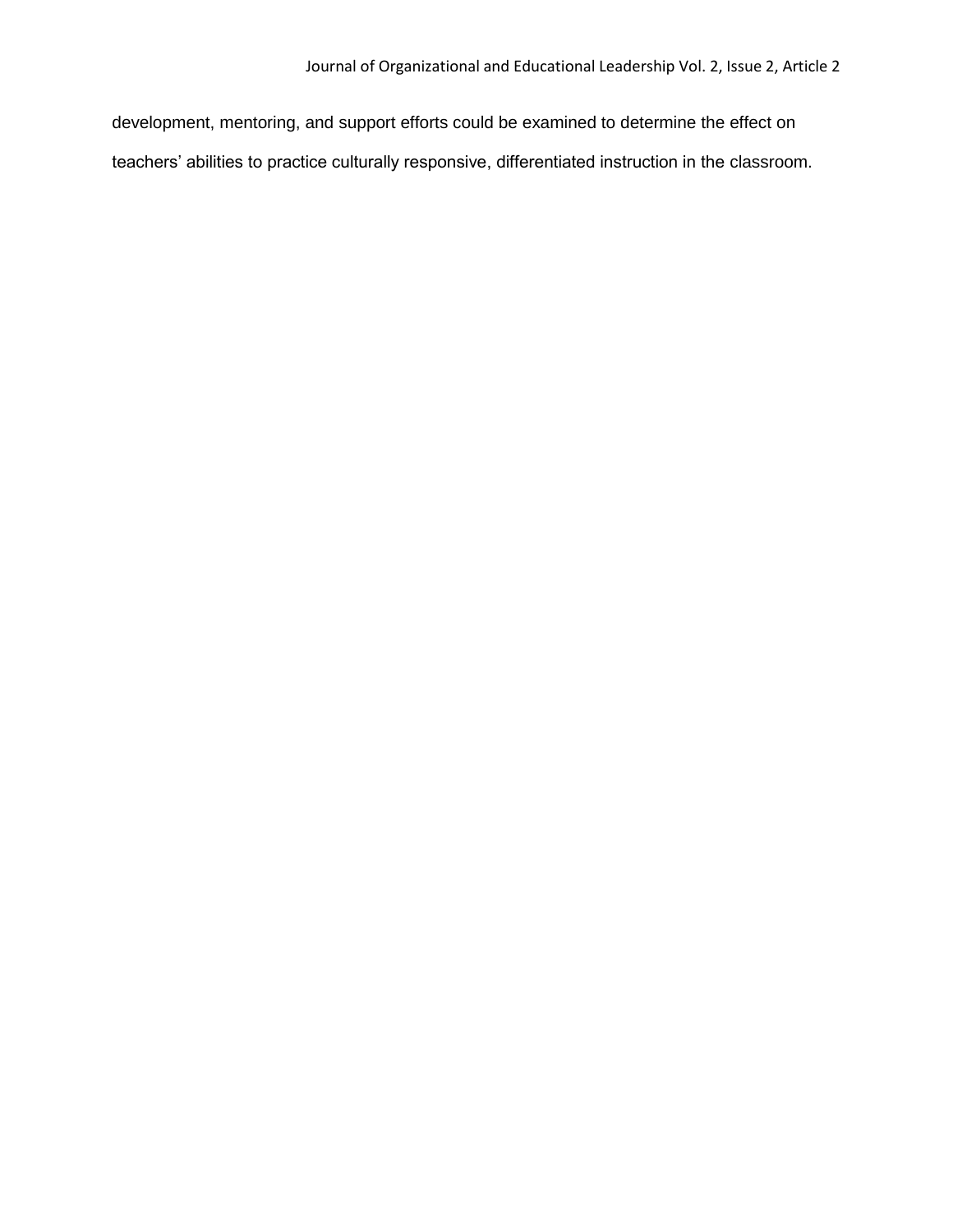## **REFERENCES**

- American Psychological Association, Presidential Task Force on Educational Disparities. (2012)*. Ethnic and racial disparities in education: Psychology's contributions to understanding and reducing disparities.* Retrieved from http://www.apa.org/ed/resources/racial-disparities.aspx
- Ball, A. F. (2009). Toward a theory of generative change in culturally and linguistically complex classrooms. *American Educational Research Journal*, *46*(1), 45-72.
- Bandura, A. (1997). *Self-efficacy: The exercise of control*. New York: W.H. Freeman and Company.
- Banks, J. A. (2010). Approaches to multicultural curriculum reform. *Multicultural Education: Issues and Perspectives*, *4*, 233-253.
- Creswell, J. W. (2014). *Research design: Qualitative, quantitative, and mixed methods approaches*. Thousand Oaks, CA: SAGE.
- -: (2015). *Educational research: Planning, conducting, and evaluating quantitative and qualitative research.* New Jersey: Upper Saddle River.
- Edwards, M. A. (2014). *Every child, every day: A digital conversion model for student achievement*. Upper Saddle River, NJ: Pearson Higher Ed.
- Elias, M. (2009). The four keys to helping at-risk kids. *Edutopia: What Works*. Retrieved December 20, 2015, from www.edutopia.org/strategies-help-at-risk-students
- Eury, A. D., King, J., and Balls, J. D. (2011) *Transforming education by rethinking teacher prep programs*. Retrieved June 1, 2015, from http://www.teachhub.com/reforming-teacher-prep-programs
- Fowler, F. J. Jr. (2014). *Survey research methods.* Thousand Oaks, CA: SAGE.
- Gallavan, N. P. (2007). Seven perceptions influencing novice teachers' efficacy and cultural competence. *Journal of Praxis in Multicultural Education*, *2*(1), 1.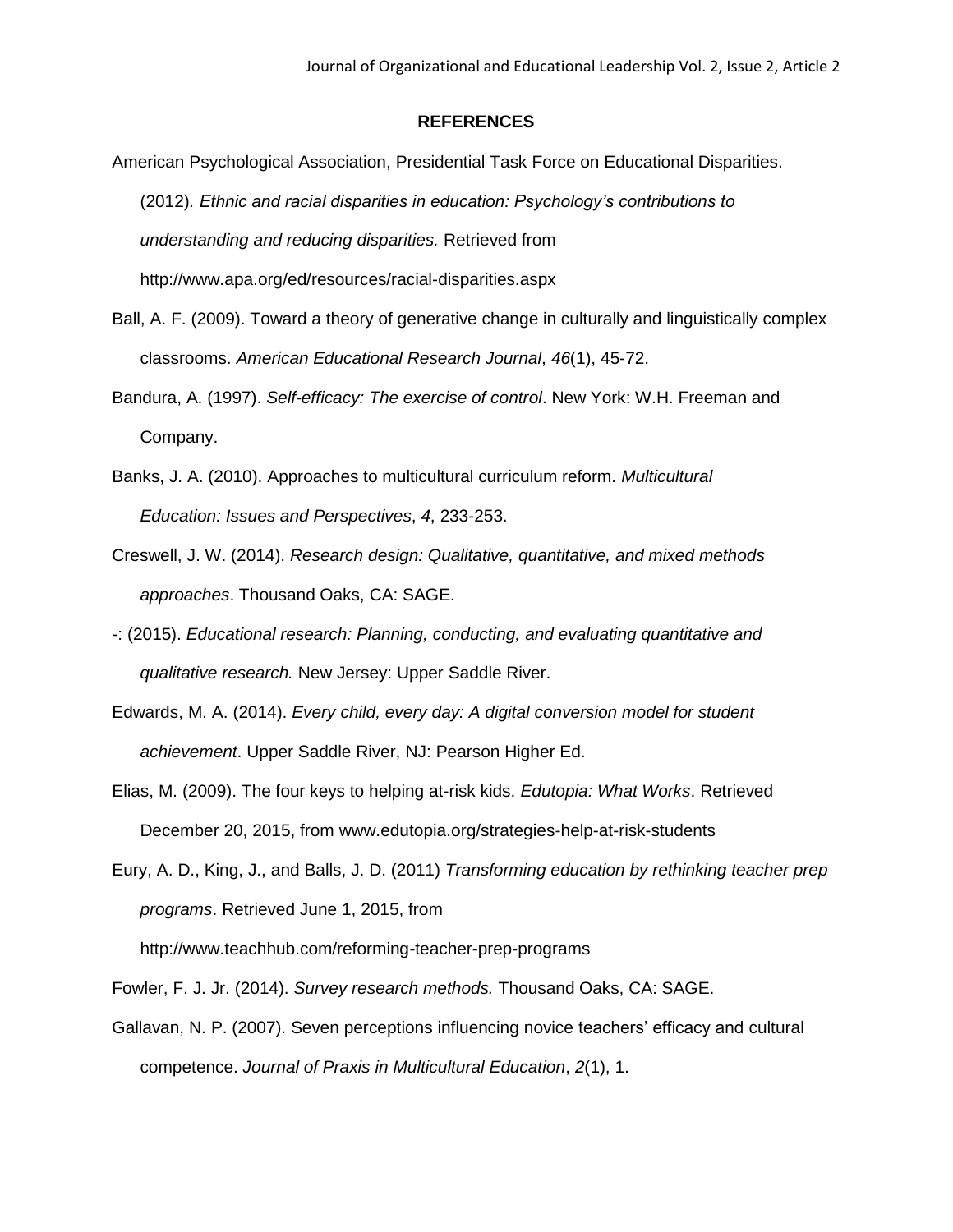- Gay, G. (2010). *Culturally responsive teaching: Theory, research, and practice.* New York: Teachers College Press.
- Gibson, S., and Dembo, M. H. (1984). Teacher efficacy: A construct validation. *Journal of Educational Psychology, 76,* 569-582.
- Glickman, C. D., Gordon, S. P., and Ross-Gordon, J. M. (2014). *Supervision and instructional leadership: A developmental approach*. Upper Saddle River, NJ: Pearson Education Company.
- Hoy, A. W. (2000, April). Changes in teacher efficacy during the early years of teaching. In *annual meeting of the American Educational Research Association, New Orleans, LA*.
- Kitsantas, A. (2012), *Teacher efficacy scale for classroom diversity (TESCD): A validation study.* Vol. 16 no.1, Profesorado, Revista de curriculum y formacion del profesorado. Retrieved June 1, 2015, from http://www.ugr.es/local/recfpro/rev161ART3en.pdf
- Ladson-Billings, G. (2000). Fighting for our lives preparing teachers to teach African American students. *Journal of Teacher Education*, *51*(3), 206-214.-: (2009). *The dream keepers: Successful teachers of African*

*American children.* San Francisco: Jossey-Bass.

Laerd Statistics. (2012). *Generalization as a route in replication-based dissertations.* Retrieved June 1, 2015, from http://dissertation.Laerd Statistics.com/route-getting-started-step-p2.php

Loveless, T. (2015). *The 2015 Brown Center report on American education: How well are American students learning*. Retrieved June 16, 2015, from http://www.brookings.edu/research/reports/2015/03/24-brown-center-reportloveless

Moseley, C., Bilica, K., Wandless, A., and Gdovin, R. (2014). Exploring the relationship between teaching efficacy and cultural efficacy of novice science teachers in high-needs schools. *School Science and Mathematics*, *114*(7), 315-325.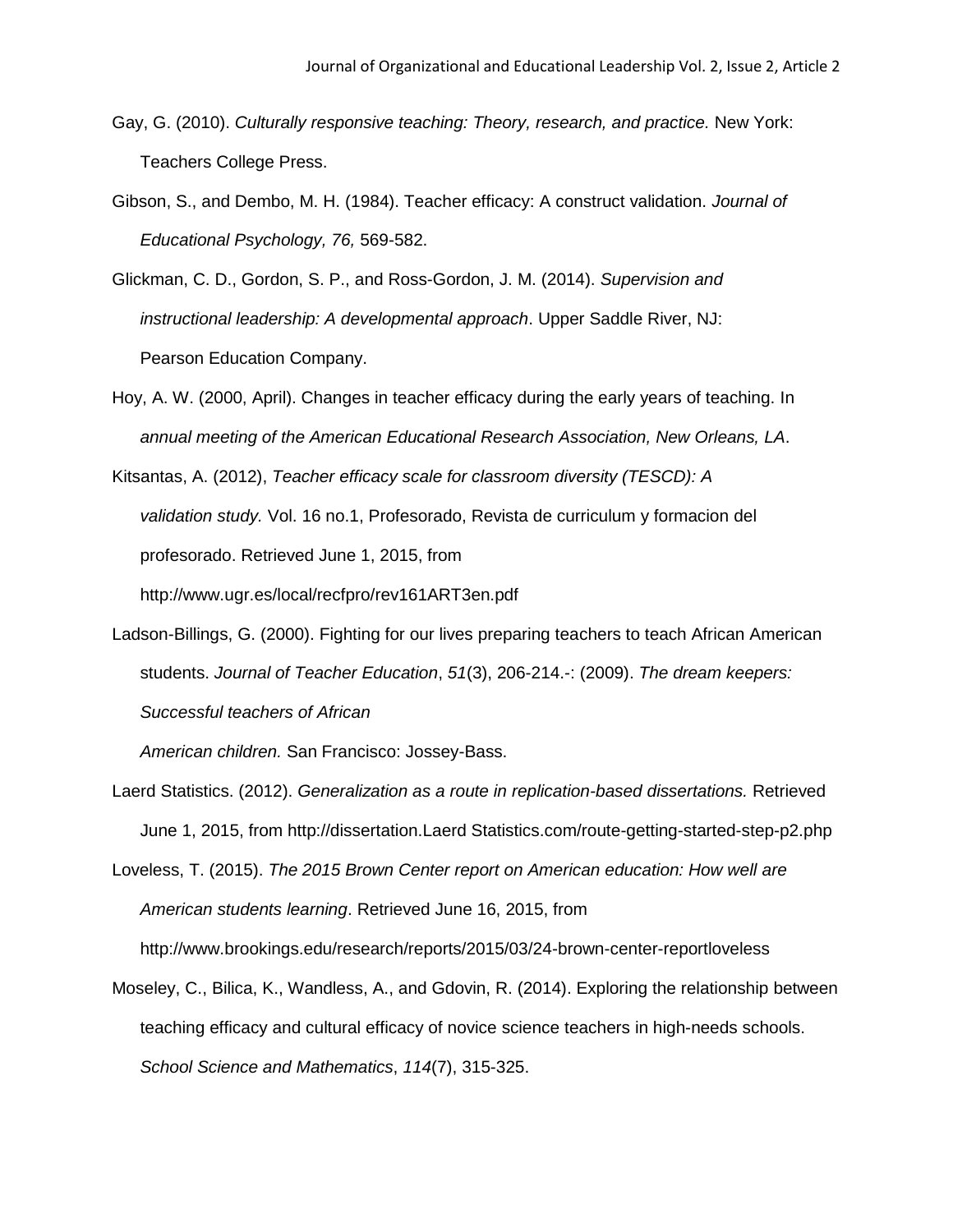- Moseley, C., and Utley, J. (2006). The effect of an integrated science and mathematics contentbased course on science and mathematics teaching efficacy of preservice elementary teachers. *Journal of Elementary Science Education*, *18*(2), 1-12.
- Nadelson, L. S., Boham, M. D., Conlon-Khan, L., Fuentealba, M. J., Hall, C. J., Hoetker, G. A., and Zenkert, A. J. (2012). A shifting paradigm preservice teachers' multicultural attitudes and efficacy. *Urban Education*, *47*(6), 1183-1208.
- Oyerinde, S. A. (2008). *A correlational study of teacher efficacy and culturally responsive teaching techniques in four public middle schools* (Doctoral dissertation, University of Missouri-Kansas City, 2008). Ann Arbor, MI: UMI. doi: 3328709
- Paris, D., and Ball, A. (2009). Teacher knowledge in culturally and linguistically complex classrooms: Lessons from the golden age and beyond. *Handbook of Research on Literacy Instruction: Issues of Diversity, Policy, and Equity*, 379-395.
- Protheroe, N. (2008). Teacher efficacy: What is it and does it matter? *Principal*, *87*(5), 42-45.
- Rea, L. M., and Parker, R. A. (2014). *Designing and conducting survey research: A comprehensive guide*. San Francisco, CA: John Wiley & Sons.
- Richards, H. V., Brown, A. F., and Forde, T. B. (2007). Addressing diversity in schools: Culturally responsive pedagogy. *Teaching Exceptional Children*, *39*(3), 64.
- Sanacore, J. (2004). Genuine caring and literacy learning for African American children. *The Reading Teacher*, *57*(8), 744-753.

Silverman, S., and Davis, H. (2009). Teacher efficacy. *The Gale Group*. Retrieved February 17, 2016, from http://www.education.com/reference/article/teacherefficacy/

Siwatu, K. O., Frazier, P., Osaghae, O. J., and Starker, T. V. (2011). From maybe I can to yes I can: Developing preservice and inservice teachers' self-efficacy to teach African American students. *The Journal of Negro Education*, 209-222.